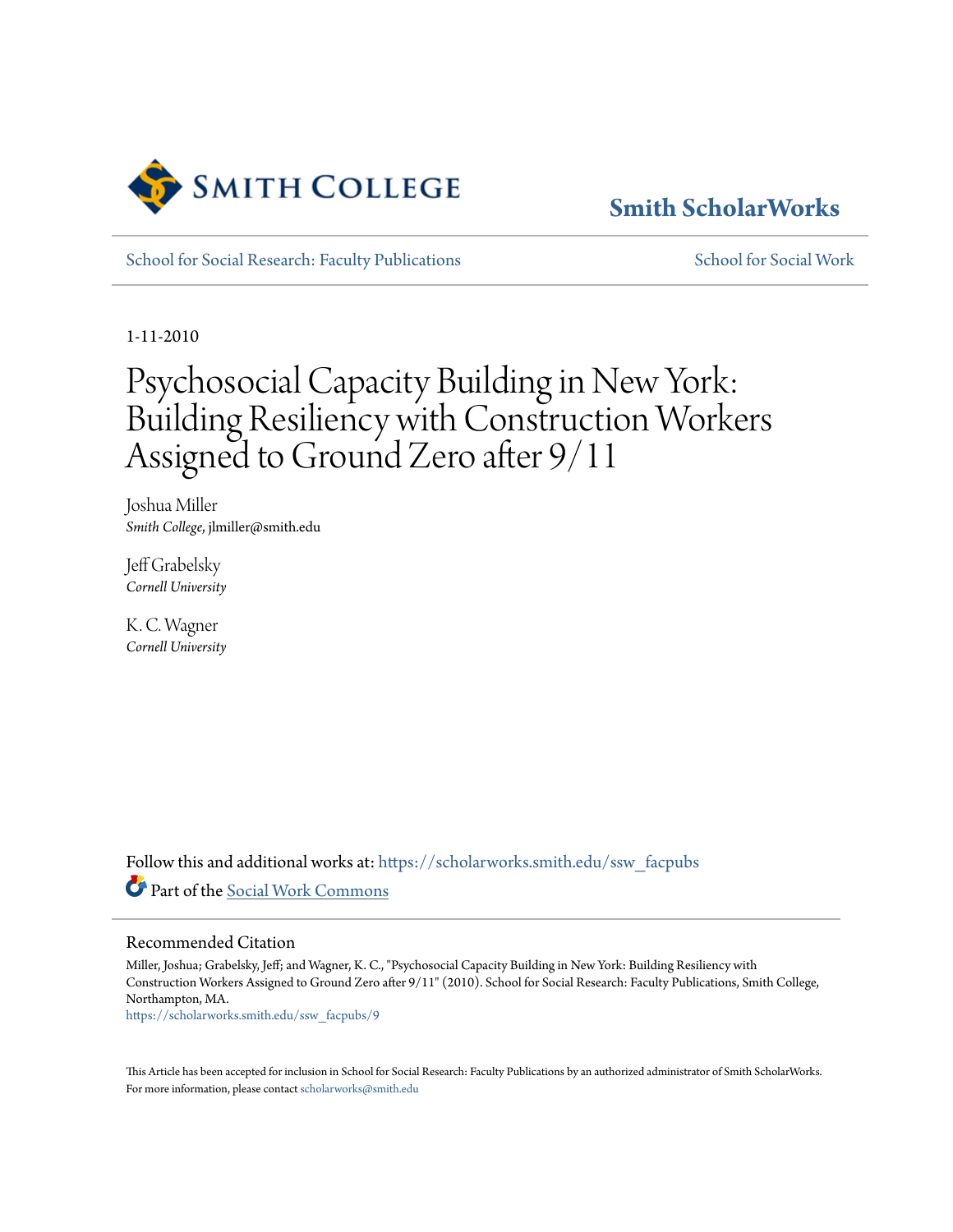# Psychosocial Capacity Building in New York: Building resiliency with construction workers assigned to Ground Zero after 9/11<sup>1</sup>

Joshua Miller<sup>2</sup> Jeff Grabelsky<sup>3</sup> K.C. Wagner<sup>4</sup>

### Introduction

By now the details of the attacks on the World Trade Center are well known and there have been hundreds of articles, chapters and books published about how they affected people and the myriad of immediate, mid-term and long-term mental health and counseling services offered to thousands of people. For any disaster there are circles of vulnerability (Rosenfeld, et al, 2005). This was certainly the case after 9/11. In the inner circles were survivors of the assault who escaped from the World Trade Center and surrounding environs, many losing friends and colleagues, as well as the thousands of bereaved families of the victims of the attack. Other inner circles included first responders – fire fighters, police officers, emergency medical personnel and others who responded directly to the collapsing structures and whose ranks (particularly fire fighters) sustained high casualties. Rippling out from these circles were many other affected groups: children evacuated from nearby schools or who watched the events on television, other eye witnesses, residents of nearby neighborhoods who had to evacuate homes or businesses, and residents in communities in the greater New York area who knew victims and survivors.

<sup>&</sup>lt;sup>1</sup> The authors would like to thank the Clinical Research Institute of Smith College School for Social Work for their support of the evaluation portion of this paper. We also express our appreciation and gratitude to Lorraine Beaulieu, who was the clinical architect and lead implementer of the workshops described in this paper and who offered helpful feedback for this article after reviewing earlier drafts.

<sup>2</sup> Professor, Smith College School for Social Work

<sup>&</sup>lt;sup>3</sup> Director, Construction Industry Program, Cornell University School of Industrial and Labor Relations

<sup>4</sup> Director, Workplace Issues, Cornell University School of Industrial and Labor Relations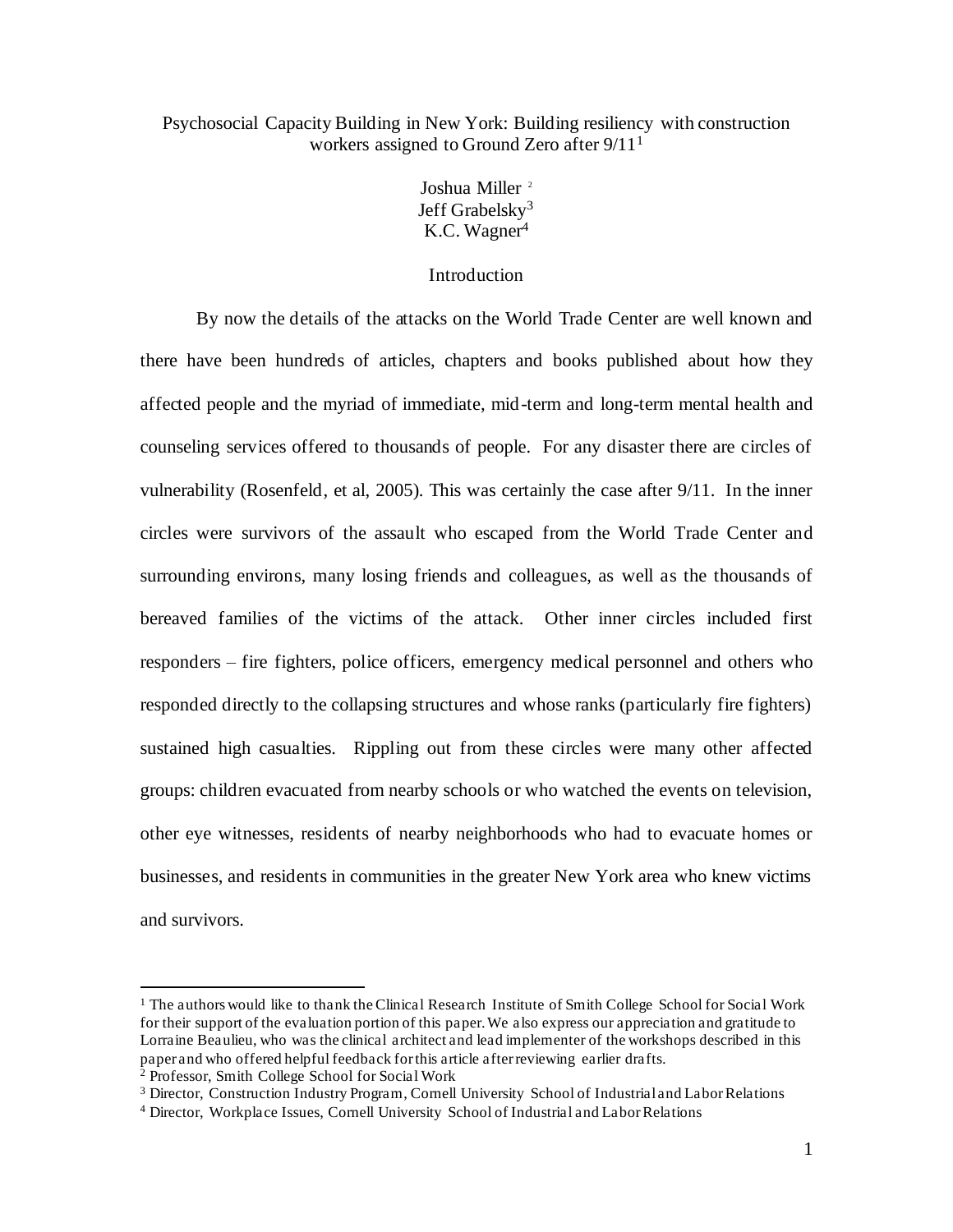Although the entire nation, and much of the world, was affected by 9/11, the assault had particular resonance for residents of greater New York. Throughout the city there were photos of the missing, installations and memorials marked by pictures, notes, poems, candles and yellow ribbons, and a collective sense of pride, sadness and stress from having been a major site in the unprecedented attack (Danielli & Dingman, 2005; Miller, 2002a, 2002b). Thousands of mental health workers both local and from many parts of the nation, offered a wide array of individual and group counseling services to the millions of people affected by the events.

One group that received less attention than fire fighters and survivors of the World Trade Center disaster and yet faced an ongoing stressful situation, were the thousands of construction workers assigned to "Ground Zero". They were there from the moment the towers collapsed and many worked for months afterwards, clearing debris and eventually reconstructing the site. Over 600 WTC victims were union members and of these 60 were building trade unionists, one of them a first-year apprentice from the electrical workers union (IBEW) on his first day of work.<sup>5</sup>

On 9/11, while thousands of terrified New Yorkers fled lower Manhattan, literally thousands of unionized construction workers — many of whom had helped build the Twin Towers in 1970's — dropped what they were doing and rushed to join firefighters, police and other first responders. Construction sites across New York City virtually shut down, as building trades workers redirected their skills to Ground Zero. This veritable army of volunteers arrived at a disaster scene for which none were fully prepared. They were greeted by gruesome and surreal circumstances. There was mostly ash and dust,

<sup>5</sup> Data from New York City Central Labor Council and Building and Construction Trades Council of Greater New York.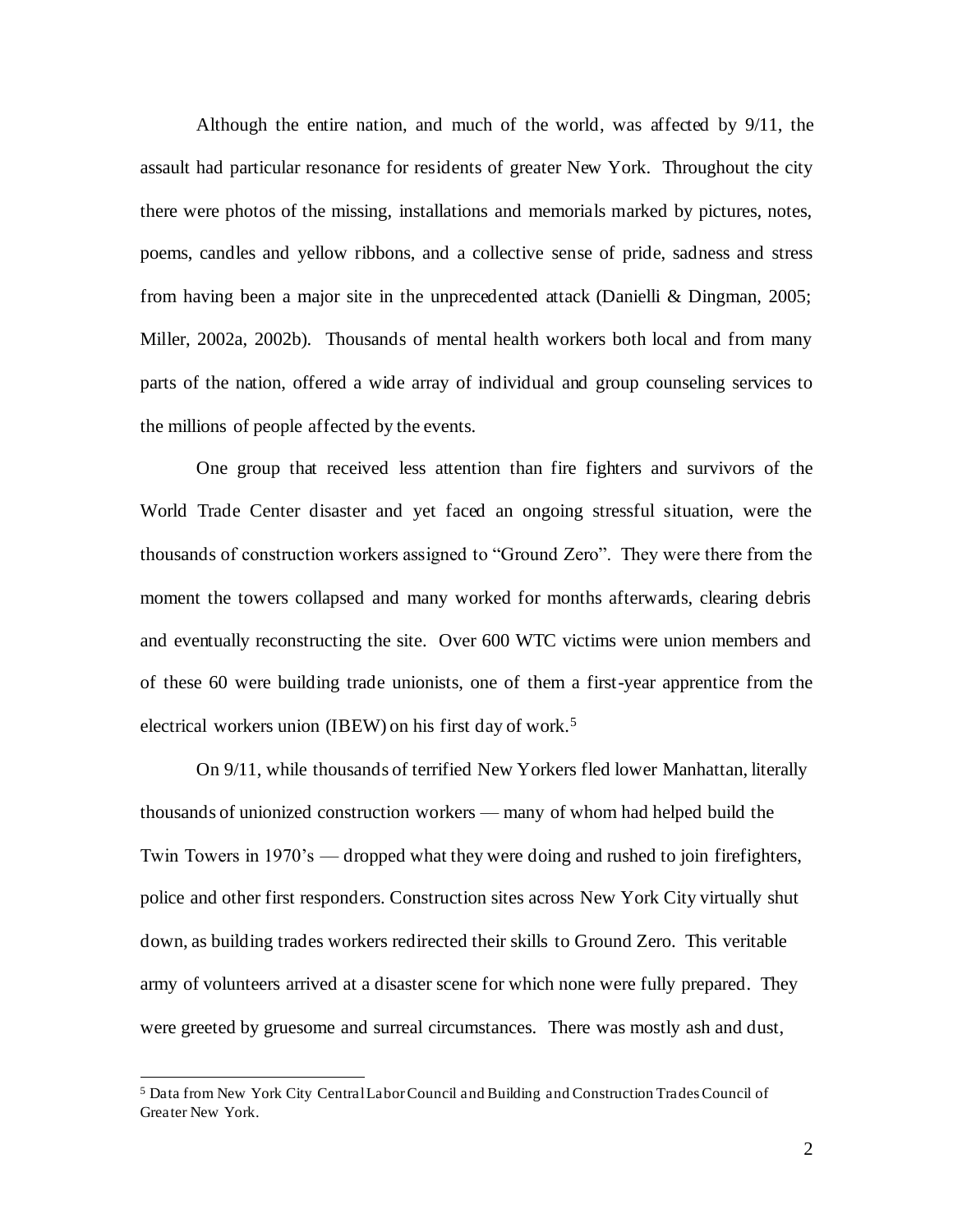along with pieces of twisted steel, with little evidence of the concrete, glass, furniture that had stood before the disaster. Their work included removing the residue of thousands of offices that had been destroyed as well as assisting in the excavation of human remains. Many worked long shifts and for an extended period of time, driven by many factors, including a patriotic desire to honor the victims of this tragedy and to help the nation rebuild.

Within the field of disaster response, there has been a debate between those who conceptualize post-disaster needs in terms of traumatic reactions, usually mental health workers, and those who focus more on resiliency, social capital and rebuilding social networks under the umbrella term of psychosocial capacity building (Inter-agency Standing Committee [IASC], 2007). The first approach, which has been the more traditional response within the United States and Europe, is part of a growing disaster mental health industry, populated by workers and volunteers usually trained as psychiatrists, psychologists, social workers, counselors and clinical chaplains. The focus is mostly on the many psychological consequences of disasters, including high rates of PTSD (Halpern & Tramontin, 2007; Ritchie, Watson & Friedman, 2006; Rosenfeld, et al, 2005). Although this paradigm recognizes individual sources of strength and resiliency, it utilizes a counseling/therapy model of working with individuals and small groups, offering psychological first aid, crisis intervention, and then mid- and long-term counseling, administered and facilitated by trained professionals. This model has a number of key assumptions: that there are universal, bio-physical reactions; that it is important to focus on psychological consequences; and, that trained professionals are needed to offer direct services (Miller, in press).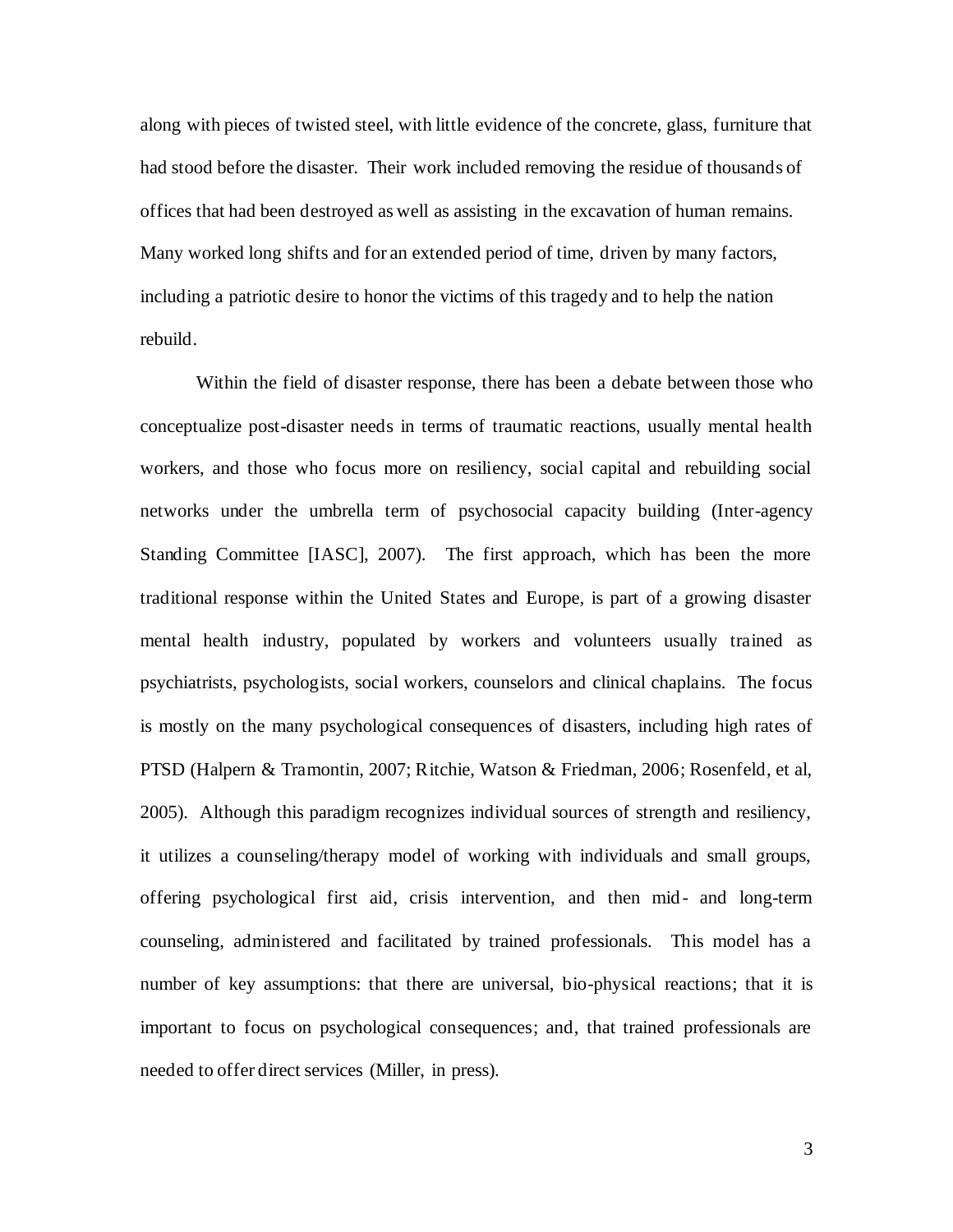Psychosocial capacity building, which is a more common approach in response to disasters outside of Western Europe and the U.S., was, in part, a reaction against the perceived "traumatization" and pathologizing of disaster survivors, as well as the overemphasis on the individual at the expense of the collectivity and community (Ager, 1997; IASC, 2007; Kleinman & Cohen, 1997; Miller, in press; Mollica, 2006; Strang & Ager, 2003; Summerfield 1995; 2000; Wessels, 1999; Wessels & Monteiro, 2006). The accent with psychosocial capacity building is equally on the social as well as the psychological. Some of the tenets of this approach are: an emphasis on families, groups and communities; focusing on strengths, capacities and sources of resiliency; a wariness of the medicalization of social reactions to abnormal situations; centralizing culture and its impact on meaning making after a disaster, expression of affect and its implications for healing; using local, indigenous, often non-professional people as the designers and implementers of projects; supporting and reconstructing mutual aid and self-help groups; taking into account socio-cultural variables such as race, class, and gender when considering the impact of a disaster and how to respond to it. Although there are clearly different points of emphasis, a mental health approach and psychosocial capacity building approach are not mutually exclusive and can be combined for effective, multi-systemic interventions to respond to disasters. There were elements of both approaches in the project described in this paper.

There were a number of reasons why an overall psychosocial capacity building approach was more appropriate for supporting construction workers assigned to Ground Zero. Construction workers are a largely male workforce that value strength when facing adversity and where receiving counseling or mental health services can be perceived as a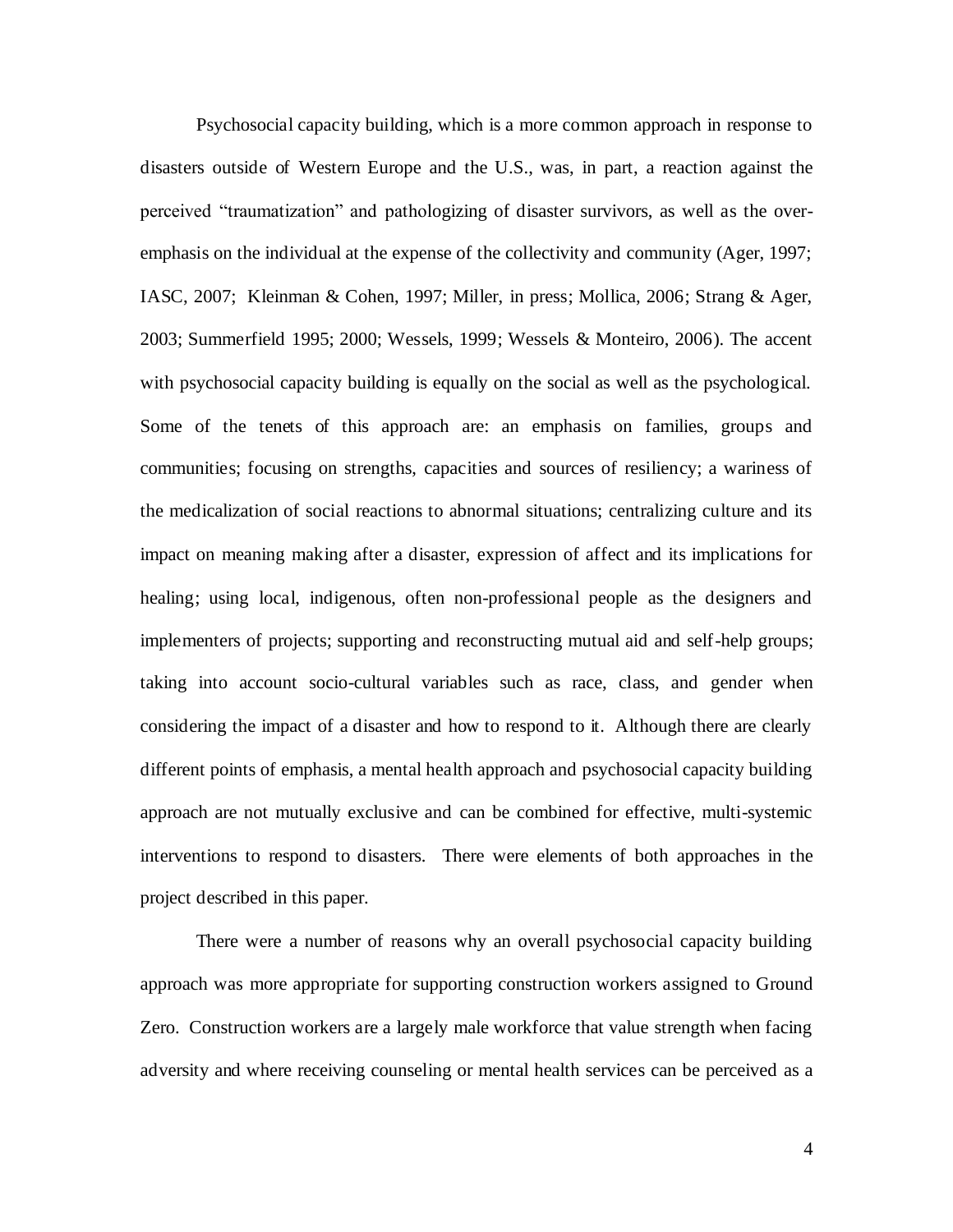weakness. There is a risk that there will not be follow-through or that receiving mental health services will be stigmatized. Construction workers also are a natural work group and there is a culture of fostering lateral support systems between 'brothers' and 'sisters'. In New York City, most of the construction workers involved with Ground Zero were unionized, which meant that there was already a system and structure concerned with their well-being and an entity administratively prepared to intervene, one that had on-theground expertise about working conditions, psychosocial reactions and the cultural values of the workforce. There is also a tradition of mutual aid and support and taking care of one's own. Thus, using a psychosocial capacity building approach gave unions and their workers a chance to gain a sense of efficacy and empowerment as they took responsibility for the welfare and well being of their own workforce.

# Socio-Historical Context for the Project

It is helpful to place the examination of the psychosocial impact of the World Trade Center disaster on the thousands of construction workers who labored at Ground Zero in the context of the history, tradition and culture of the building trades unions to which the overwhelming majority of those workers belonged.

After the Twin Towers collapsed, the entire construction industry mobilized its formidable capacity to assist New York City. Unionized contractors sent heavy equipment and cranes, experienced construction managers, and veteran safety professionals. Building trades unions at the local and national levels, joined the Occupational Safety and Health Administration (OSHA) and other government agencies, dispatching construction safety teams and distributing vital safety equipment. Rank and file members from all fifteen unions affiliated with the building trades volunteered their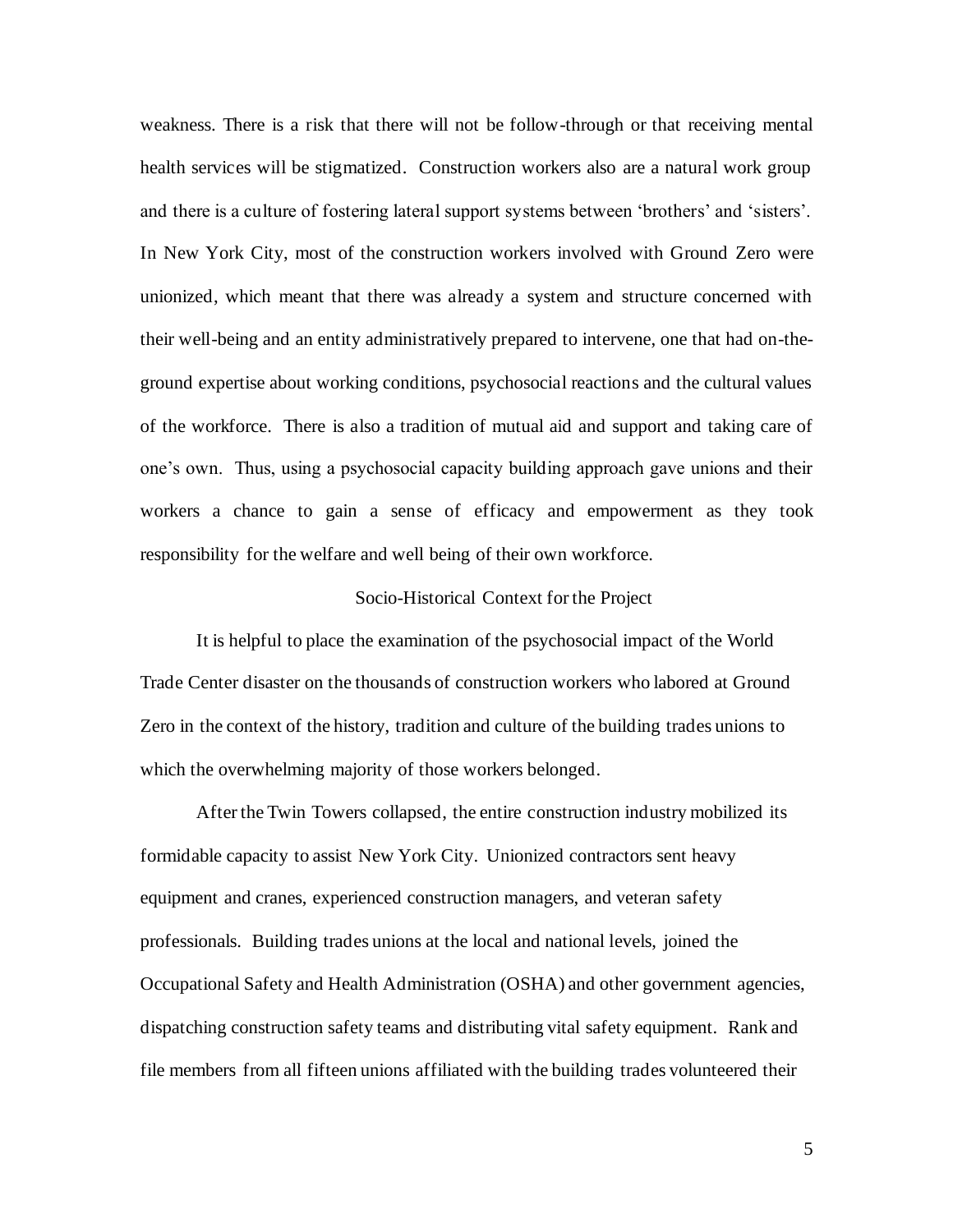time, working day and night – alongside firefighters and rescue crews – until sheer exhaustion forced them to take breaks.<sup>6</sup> During the first week after disaster struck, some construction crews worked without apparent supervision or employer direction. In the weeks and months that followed, building trades union members continued to work around the clock.

The physical condition of work was perilous and demanding. The emotional challenges were less immediately apparent but perhaps even more difficult to meet. The smell of death was constant and overwhelming and the regular discovery of body parts traumatic. There were sobering, periodic moments of silence as firefighters evacuated a fallen comrade. The challenges of working at Ground Zero engendered a deep and enduring sense of camaraderie among union members that helped sustain the recovery effort over the coming, grueling months. Heavy equipment ran day and night without interruption as the mountain of tangled wreckage, nearly two tons of twisted steel, was steadily dismantled.

Due to the persistent and courageous efforts of construction workers, the demolition project was completed eight months ahead of schedule and one billion dollars under budget. Roughly two thousand construction workers performed over three million hours of service. Despite the risks, the injury and illness rate on the project was half the national average, with only 35 lost time injuries and, remarkably, not a single lifethreatening injury.<sup>7</sup> There are at least four factors that may help to explain the

 $6$  The fifteen affiliated unions are the electricians (IBEW), carpenters (UBCJA), teamsters (IBT), iron workers (IW), sheet metal workers (SMWIA), plumbers and pipefitters (UA), operating engineers (IUOE), elevator constructors (IUEC), laborers (LIUNA), cement masons (OPCMIA), painters (IUPAT), roofers (UURWAW, insulators (IAHFIAW), and bricklayers (IUBAC).

<sup>7</sup> Data from Laura Kenny, Labor Liaison, Occupational Safety and Health Administration. To address health and safety hazards at Ground Zero, unions, contractors and government agencies established a labor-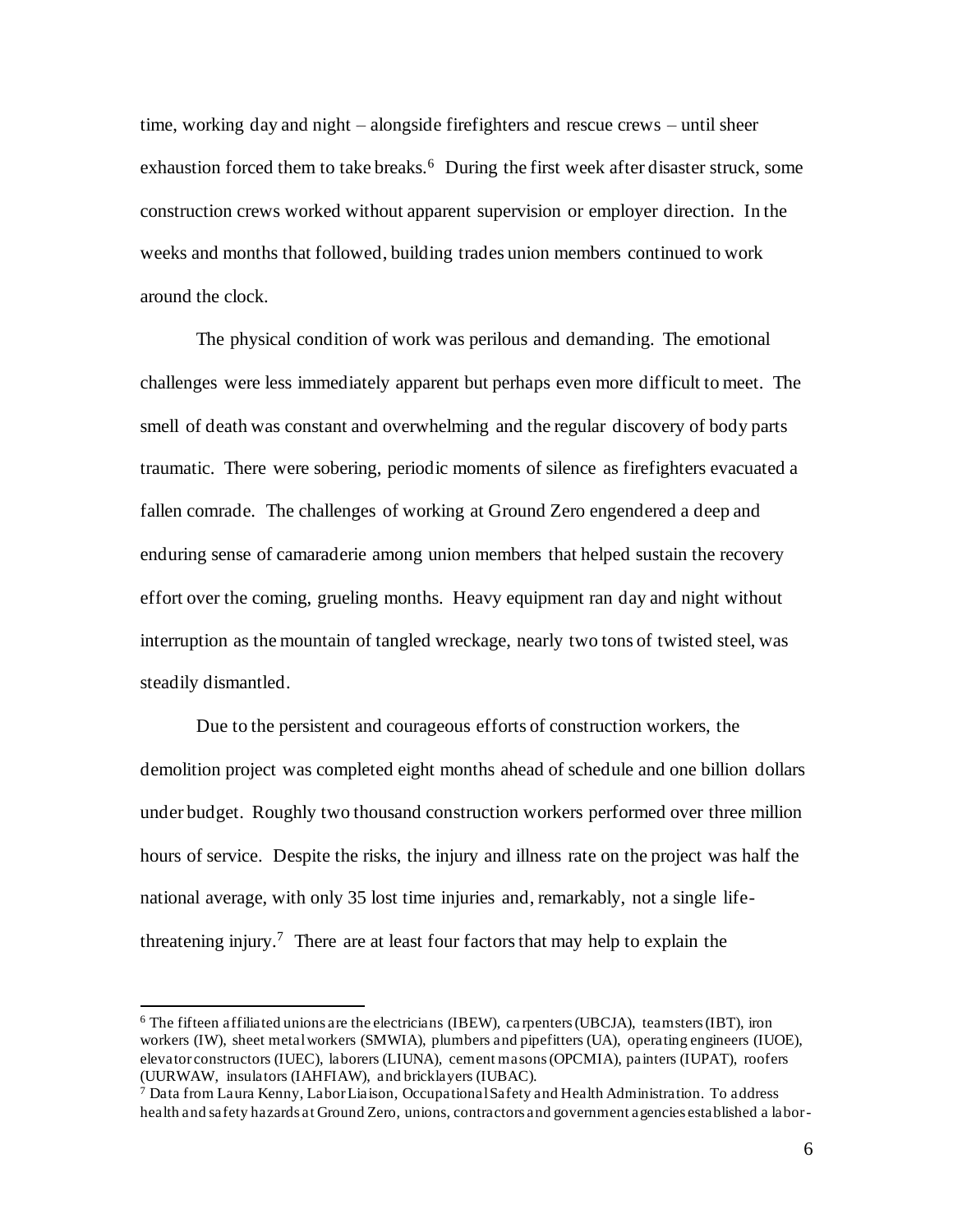remarkable performance of the building trades unions during and after the World Trade Center Emergency Project. First, the high level of union consciousness and culture, particularly pervasive in New York, was able to mobilize tireless and often heroic efforts of workers at the WTC site. Second, the unique circumstances and tragic events of 9/11 energized a spirit of sacrifice and solidarity among all responders. Third, the union sector's infrastructure provided highly skilled workers**,** a deep training capacity**,** and a vitally important steward system, all of which served New York City well in the aftermath of the WTC disaster and helped to establish an efficient, high functioning team. Fourth, in New York City, labor-management cooperation is more common and functional in the construction industry than in many other geographic and economic sectors.

The Building and Construction Trades Council of Greater New York (BCTC) represents local unions whose combined membership exceeds 100,000 workers.<sup>8</sup> The Building Trades Employers Association (BTEA) is an umbrella of unionized contractor associations that represents about 1500 signatory employers in the New York Metropolitan area. In 1998, the BCTC and BTEA formed the Construction Industry Partnership (CIP), which formalized the cooperative spirit that generally characterizes construction industry labor relations in the New York area. This tradition of labormanagement cooperation was important for the success of the project.

management partnership that provided important services throughout the World Trade Center Emergency Project.

<sup>&</sup>lt;sup>8</sup> Its president at the time of the WTC disaster was Ed Malloy, a steamfitter who helped build the World Trade Center in the 1970's and who along with Jeff Grabelsky, Director of Cornell University's School of Industrial Relations Construction Industry Project, served as co-director of the Building Trades Support Network.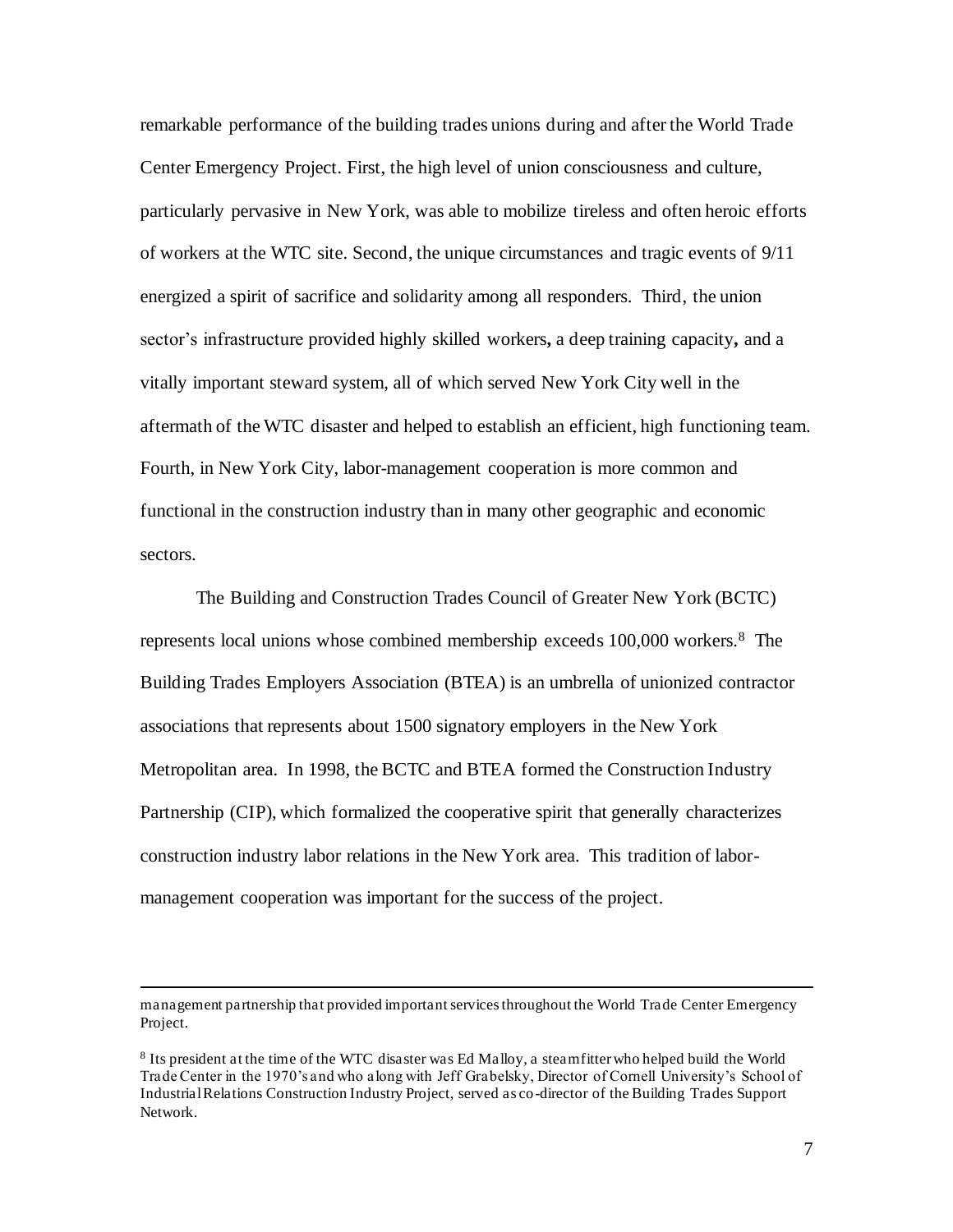This sense of teamwork and mutual obligation provided the foundation for the resiliency model that the Building Trades Support Network (BTSN) adopted when it was formed by the BCTC, BTEA and Cornell University's School of Industrial and Labor Relations (ILR) to respond to the psychosocial needs of workers assigned to Ground Zero. In addition to the psychosocial capacity building project described in this article, the labor movement also helped to secure almost \$100 million in federal funds to set up and run a Worker and Volunteer Medical Screening Program (WVMSP), which examined 8500 men and women in the months after the disaster, referred them to treatment, and continued to screen and monitor their health. When the BTSN was established, the WVMSP had already examined thousands of workers, fifty per cent of whom had presented with diagnosable respiratory problems while sixty per cent had exhibited some post-trauma stress symptoms. In response to specific concerns about the emotional well-being of these construction workers, BTSN focused on how to provide mental health support to those union members who might need it.

# Project Planning, Design and Implementation

After consulting with a psychologist<sup>9</sup> who had been involved in organizing and conducting trauma support workshops for the families of union members impacted by the disaster, the proposal to create a Building Trades Support Network was drafted and assigned to a Cornell University School of Industrial and Labor Relations (ILR) Project Manager<sup>10</sup>, a core team member and an organizer who had a degree in social work and a capacity building/mutual support orientation, which informed the project. The

<sup>9</sup> Lorraine Beaulieu, L.P.C., Professor, Medical College of Virginia

<sup>&</sup>lt;sup>10</sup> K.C. Wagner is also the Director of Workplace Issues at Cornell-ILR in NYC. The third member of the core team was the Educational Coordinator, Dianne Mack, ACSW.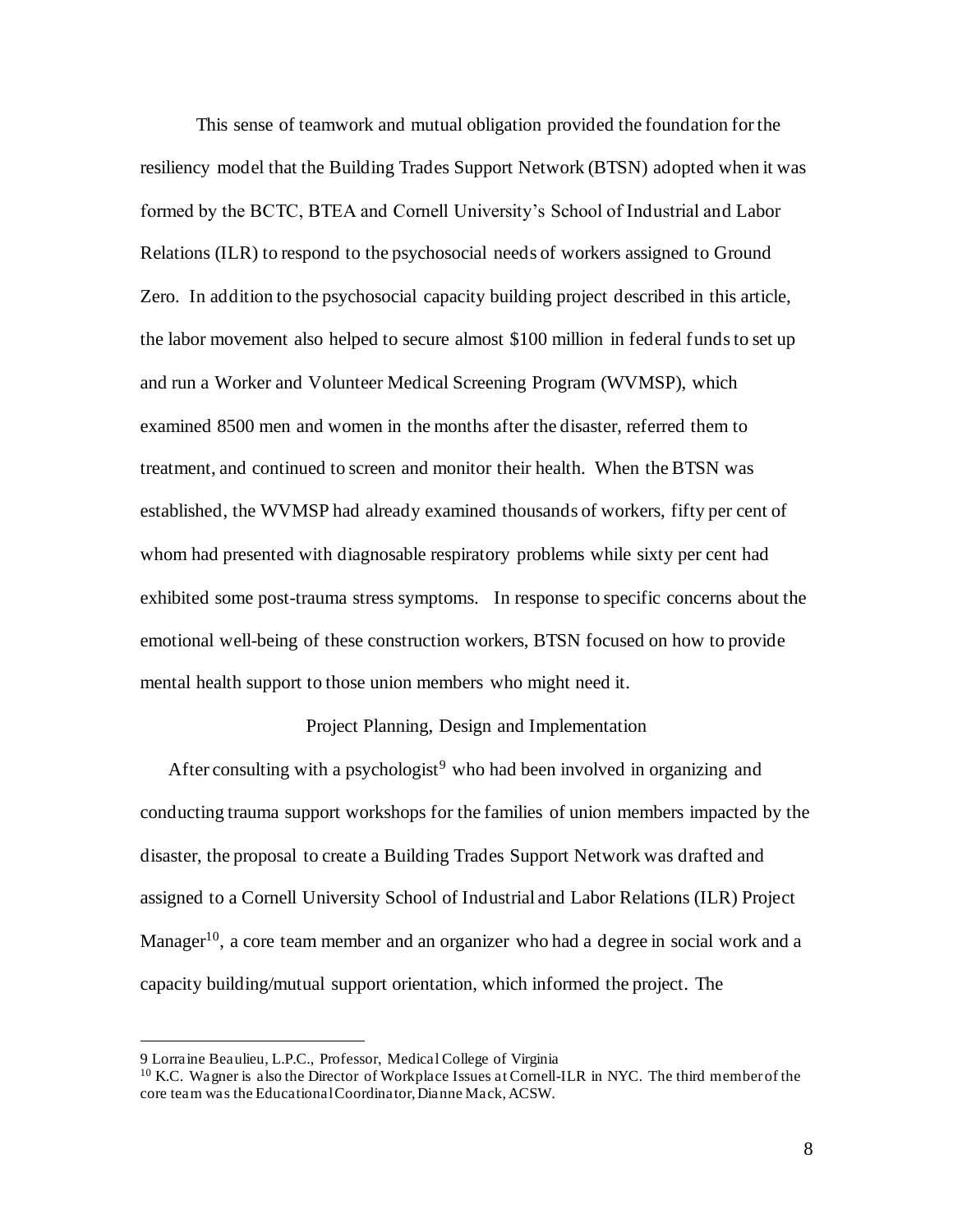psychologist was subsequently hired as the Project's Clinical Coordinator and was a core member of the BTSN's design and implementation team.

Cornell's Construction Industry Program had been engaged in a wide range of projects with building trades unions that had engendered confidence and credibility for the ILR School. Moreover, Cornell's labor faculty had a demonstrated capacity to design and deliver high quality adult education programs that were action oriented and culturally sensitive. It was upon this foundation that vital trust was built between the BTSN and union leaders and members.

To oversee the project, an advisory group was formed with representatives from all building and construction trades, the Building Trades Employer's Association, and the Worker and Volunteer Medical Screening Program as well as clinicians with experience in PTSD.

The overall design of the Building Trades Support Network was as follows:

- It was viewed as a union building enterprise and a place where union members could receive psychological support.
- It offered a range of services to meet the broad spectrum of needs of the building trades members.
- Services included peer training, psycho-educational workshops and outreach strategies to distribute the Network brochure and other educational materials, and an on-site psycho-educational program.

The Building Trades Support Network departed from a traditional approach to disaster intervention that generally involves referring individuals to outside mental health agencies or medical facilities. Rather, the BTSN embraced a capacity-building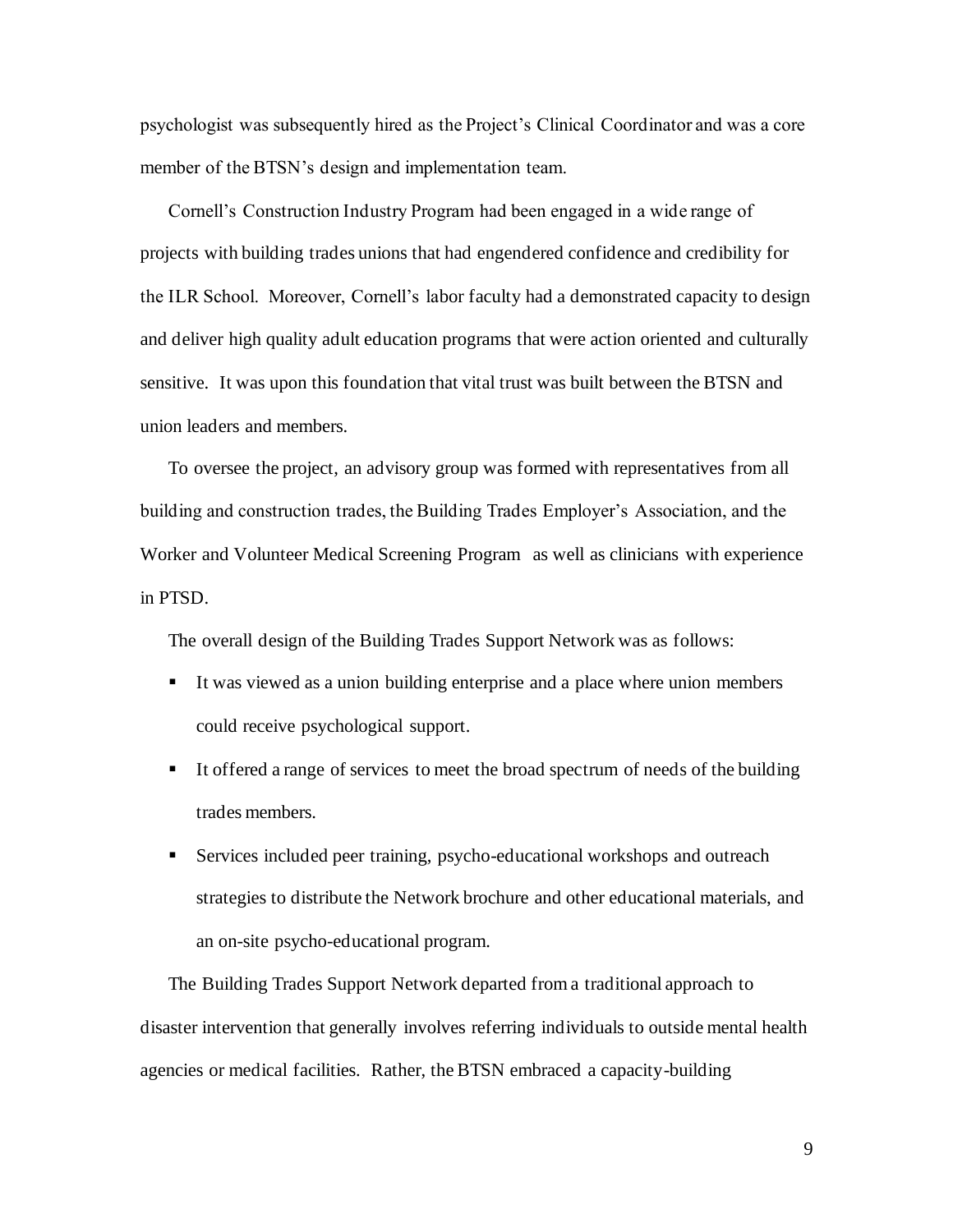orientation that was more closely aligned with the building trades tradition of mutual aid and member-to-member support. Such an approach largely depended on the enthusiastic support of union leaders and the active participation of rank-and-file members. Engaging the union leadership and rank and file activists in peer roles lent a credibility that opened doors that would generally be closed to mental health practitioners due to the stigma associated with receiving counseling or therapy: a traditional "talk" approach would not suffice. It was important that the project not emphasize the need for counseling and therapy, rather that it be planned with the union culture of interpersonally oriented mutual aid and support in mind. The psycho-educational approach was designed to incorporate as many modalities of adult learning as possible with attention to multi-cultural, bilingual and literacy issues. This influenced outreach, the way workshops were constructed and presented, and the psycho-educational graphic booklets that were distributed and which will be described below. Ultimately, five unions were successfully engaged with the project. $11$ 

The project consisted of three basic types of intervention, offering a menu from which union and industry leaders could choose in order to give them options depending on a number of factors, including their comfort level with the content of workshops, available resources and time to allot to the project, and existing networks and capacity to engage with the project. The project's three intervention types were: (1) peer support and outreach; (2) on-site psycho-educational workshops; (3) educational outreach.

# Peer Support and Outreach

Two roles were identified for union members trained as "peers." One, for members who went through the actual training, was to assist in the subsequent workshops

<sup>&</sup>lt;sup>11</sup> Asbestos Workers, Operating Engineers, Iron Workers, Mason Tenders, and Teamsters.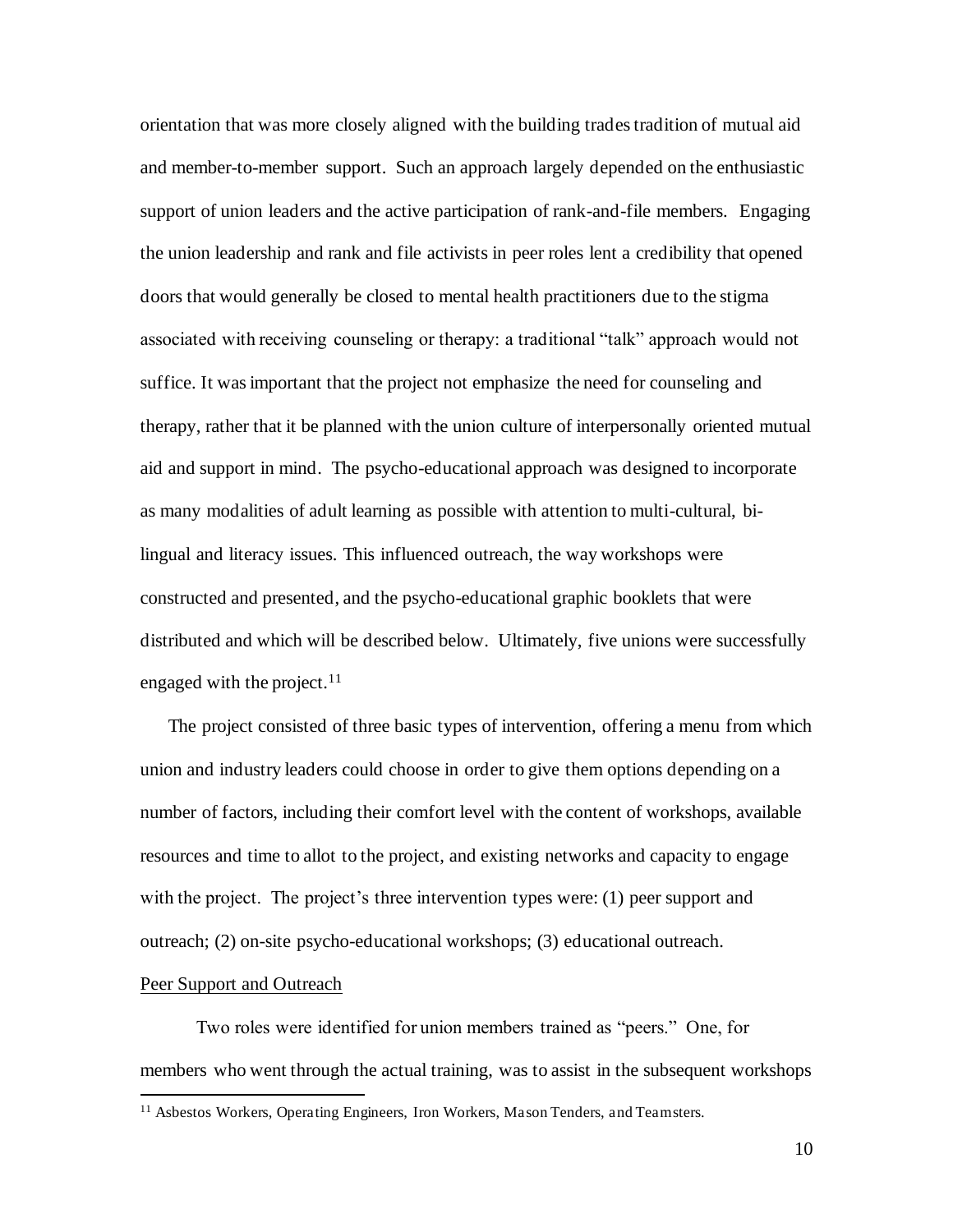as a "peer support," which is consistent with debriefing models used by teams serving firefighters, police and ambulance drivers (Miller, 2003; 2006). This role of a peer enhances credibility and comfort for participants. The other was that of "peer outreach," where rank and file members chosen by union leaders would recruit participants to attend workshops. Peer outreach workers attended orientation sessions about how to recruit members without pressuring them to attend. Peers included rank and file members who were informal leaders and stewards who had prior training in leadership as well as experience attending the workshops.

#### Psycho-Educational Workshops

Workshops were designed according to a psycho-educational model, which was consistent with the mission of Cornell University's School of Industrial and Labor Relation as well as the building trades' tradition of continuing education and mutual aid for its membership. The workshops were framed as important for "building union strength, solidarity and community" and were based on two foundational principles:

- 1. Commitment to members self-determination as adults. This was enacted by educating members about post-9/11 mental health issues, personal strategies, union and community resources and giving them a safe space to process their experiences and reactions. This approach empowered workers to make their own decisions about how to best handle the aftermath of 9/11 for themselves and their families.
- 2. Commitment to building community, union strength and solidarity. This was consistent with the union's values and mission (thus the focus on peer support and outreach, and psycho-educational workshops).

The goals of the psycho-educational workshop were for building trades workers to:

- Meet together to share their unique experiences of working at the WTC site;
- Learn about normal responses to an abnormal situation of working at a disaster site;
- Learn about stress management techniques; and,
- Learn about union and community resources available to individuals and their families.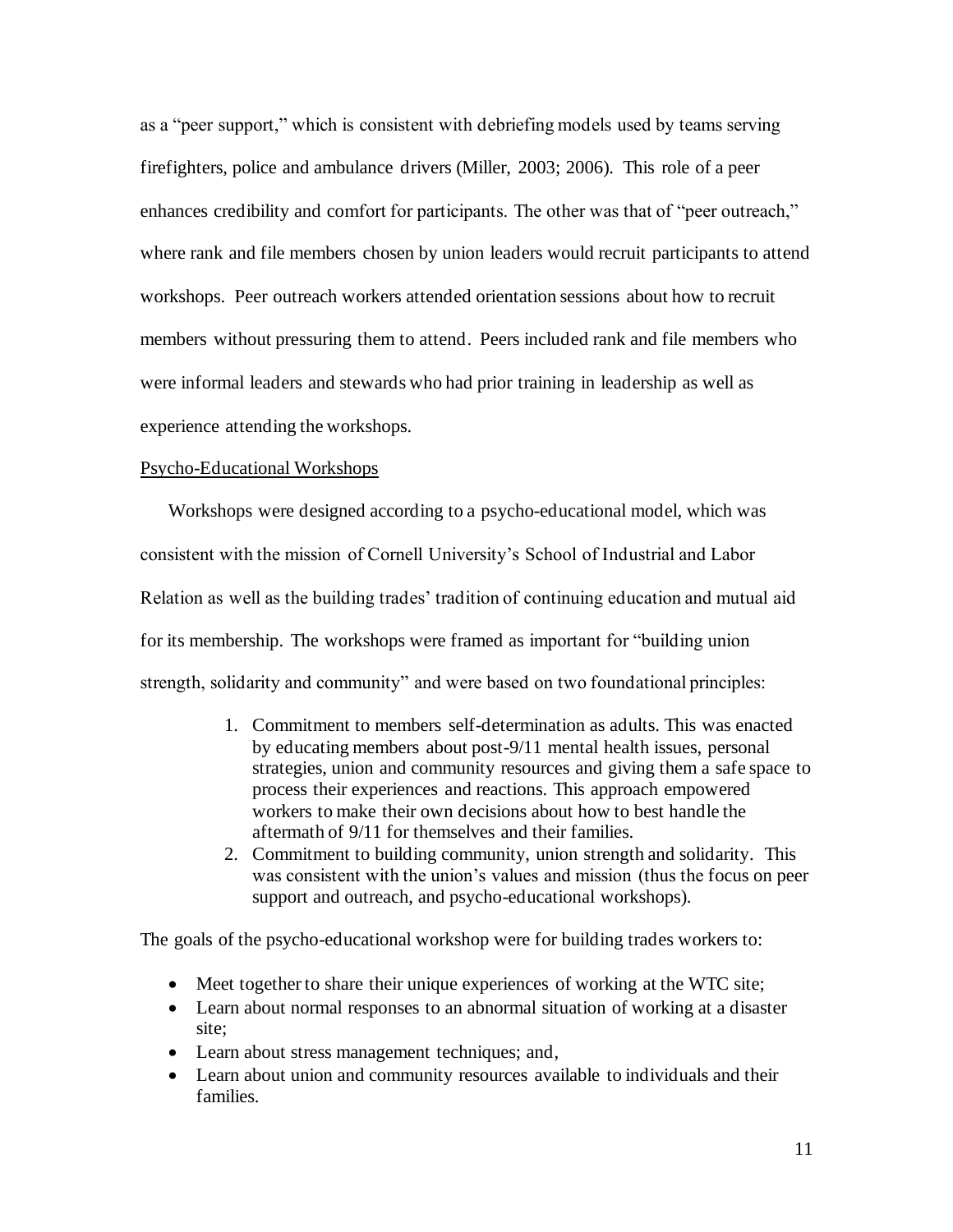Workshops were facilitated by a team comprised of a clinician, clergy and peer<sup>12</sup>, and designed for up to 15 individuals who had not exhibited the need for more intensive mental health interventions. Construction workers who would be better served with individual or group counseling or therapy were identified through the workshops (and other means) and referred to their union's member assistance programs, welfare and benefit funds, medical and mental health providers and other local and community mental health services that were available from Project Liberty, the sponsoring agency, funded by FEMA.

The psycho-educational workshops involved a therapeutic process and covered the following topic areas:

- Emotional Health Issues After a Traumatic Experience: Normal Responses to An Abnormal Situation
- Common Reactions to Traumatic Stress
	- o Thinking, Emotional, Behavioral and Physical Reactions
- Emotional Health Issues for Children o Special Effects on Young Children and Help for Your Child
- Tips to Help Yourself
	- o Behavioral, Physical, Emotional and Spiritual Care
- Relaxation and Meditation Exercise.

 Each participant left with a workshop booklet which described the topic areas in more detail. The workshop materials were also revised by bi-lingual, bi-cultural clinicians to be culturally appropriate and were available in English, Spanish and Polish. Although this was a psychosocial workshop, similar to a "debriefing," clinical issues and processes did emerge, which is why it was of critical importance to have a clinician on

<sup>&</sup>lt;sup>12</sup> The members of the clinical and clergy staff included: Bob Bauer, Olga Bauer, Lorraine Beaulieu, Rev. James Davis, Olga Dobrowska, June Fader, Dr. Deborah Freed, Giselle Gavilanes, Karen Greene, Scottie Hill, Robyn Landow, Judith Levanthal, Dianne Mack, Ma ria Malinowsha, James Martin,

Dr. Haydee Montenegro, Roberto Ramos, Raymond Rodriquez, Lucila Cora -Sanchez, Rev. Daniel R. Schafer and Richard Shaddick, Rev.Daniel R. Schafer, Rev. Bill Walker and Rev. Joe B. Williams.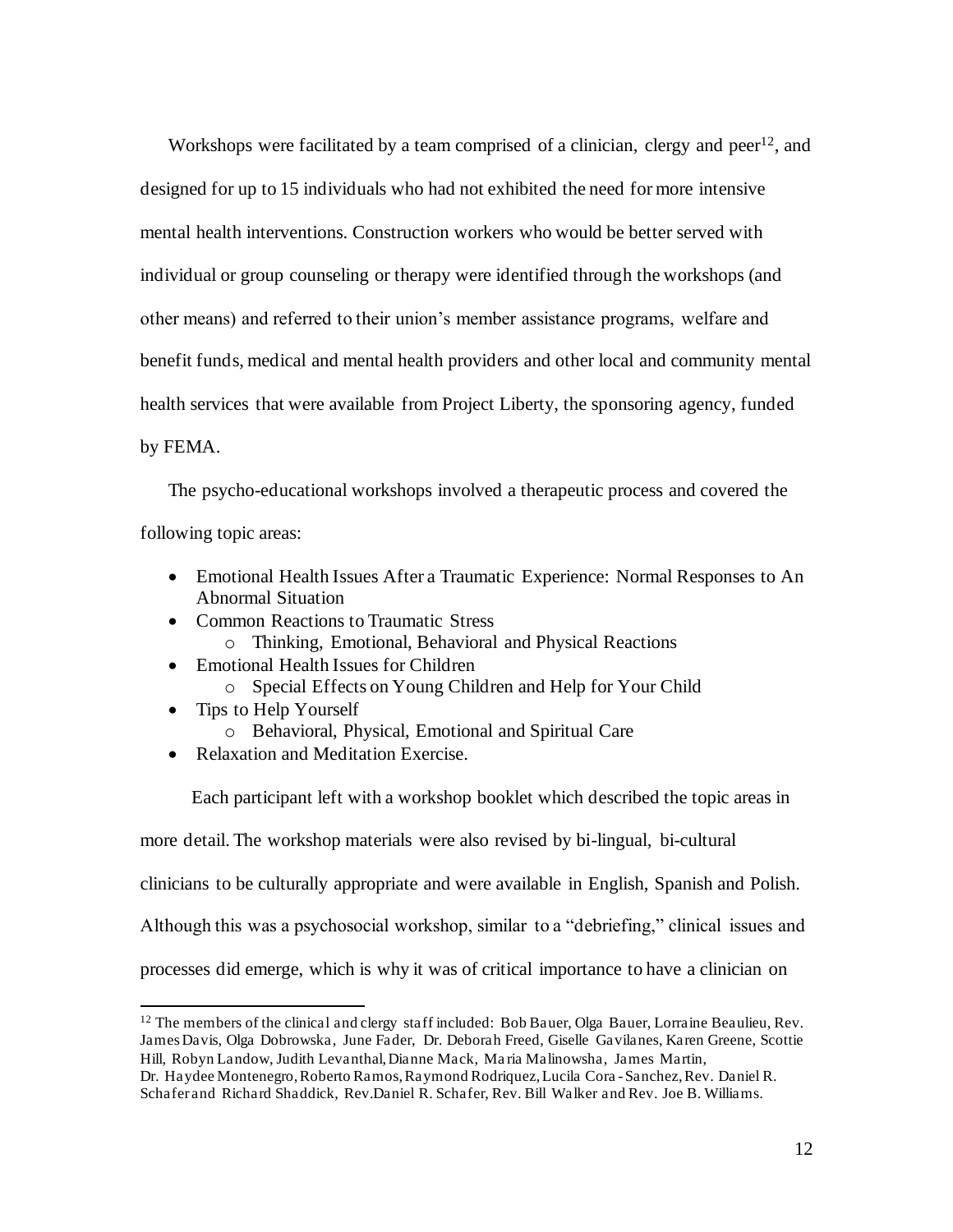the team. Workshops would last for  $2 \frac{1}{2}$  to 3 hours and offered a space to express and process emotions that had accrued from working on Ground Zero. Referrals were made for clinical follow-up when appropriate.

#### Educational Outreach

Educational outreach utilized four approaches. 1. A hard hat decal advertising the WTC BTSN hotline; 2. A brochure that focused on engaging the membership -- offering personal testimony of rank and filers – and included mental and physical health referrals and advertising the WTC BTSN hotline number; 3. Training of peer outreach workers to inform and recruit members for the psycho-educational workshops to be held off-site at union halls or at the Cornell University School of Industrial and Labor Relations; and, 4. A popular culture, adult cartoon booklet using visual vignettes, called "Rebuilding Our City," designed for three audiences (rank and file workers, and adult and children family members), which served as both outreach and a psycho-educational intervention. (See Figure One.). Many more people received the booklets than were able to attend the workshops.

The booklets were designed to serve four related purposes. They simultaneously:

- Conveyed important information about normal reactions to 9/11 and the meaning and importance of resiliency directly to union members who had been impacted by the WTC disaster;
- Offered assistance and reassurance to families of union members who had been impacted by the WTC disaster;
- Empowered family members to encourage union members impacted by the WTC disaster to avail themselves of BTSN services; and,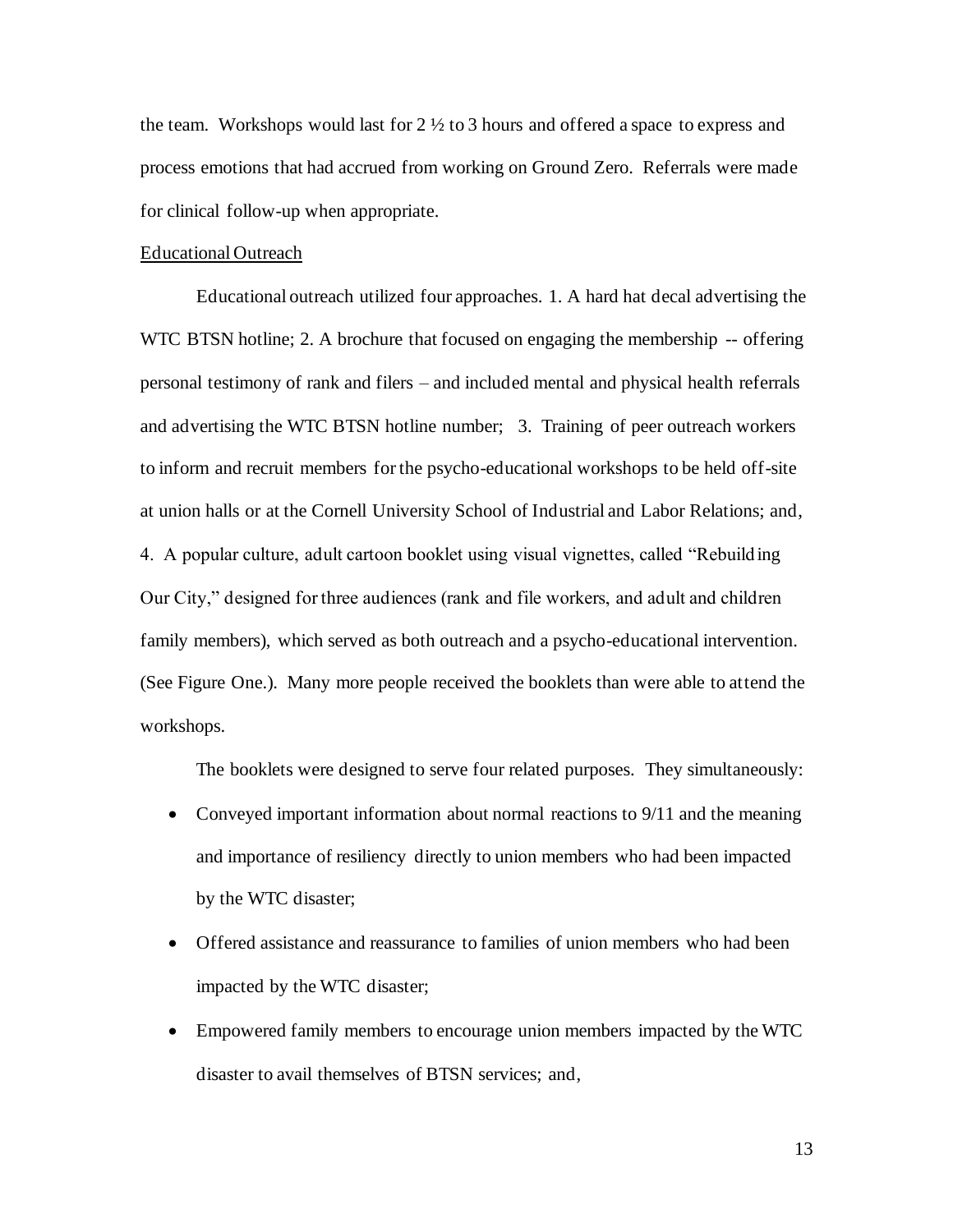• Empowered union members to encourage their co-workers who had been impacted by the WTC disaster to engage with the BTSN.

The booklets linked Vietnam-era PTSD with WTC PTSD (as there were many Vietnam veterans among the workers) and were produced in English, Spanish and Polish. Project Implementation

All of the participating unions agreed to distribute WTC BSTN brochures. Over 20,000 brochures were distributed. Four of the five unions agreed to distribute the "Rebuilding Our City" booklet to their members. Over 10,000 booklets were distributed through union halls, on jobsites, in direct mailings and at Worker and Volunteer Medical Screening Program locations as well as at 9/11 commemorative events. Four out of the five unions held on-site workshops. From October 2002-December 2003 the project provided 144 workshops to 1,523 members of the Building and Construction Trades Unions who participated in clean up and recovery at Ground Zero, reaching 1% of approximately 15,000 workers.

# Evaluation of the Project - Methodology

 Under the grant funding for the project, a questionnaire was completed by workshop participants after each workshop. The five questions were linked to an understanding of the workshop content, available union and community resources and quality of the training. (See Figure Two.) Approximately 25% of participants completed the workshop evaluation. In addition to this, using a small research grant, qualitative interviews with four key union leaders were conducted. The interviews were conducted using a phenomenological model (Seidman, 1991). Participants were asked to discuss what the conditions were for construction workers on the ground and why they decided to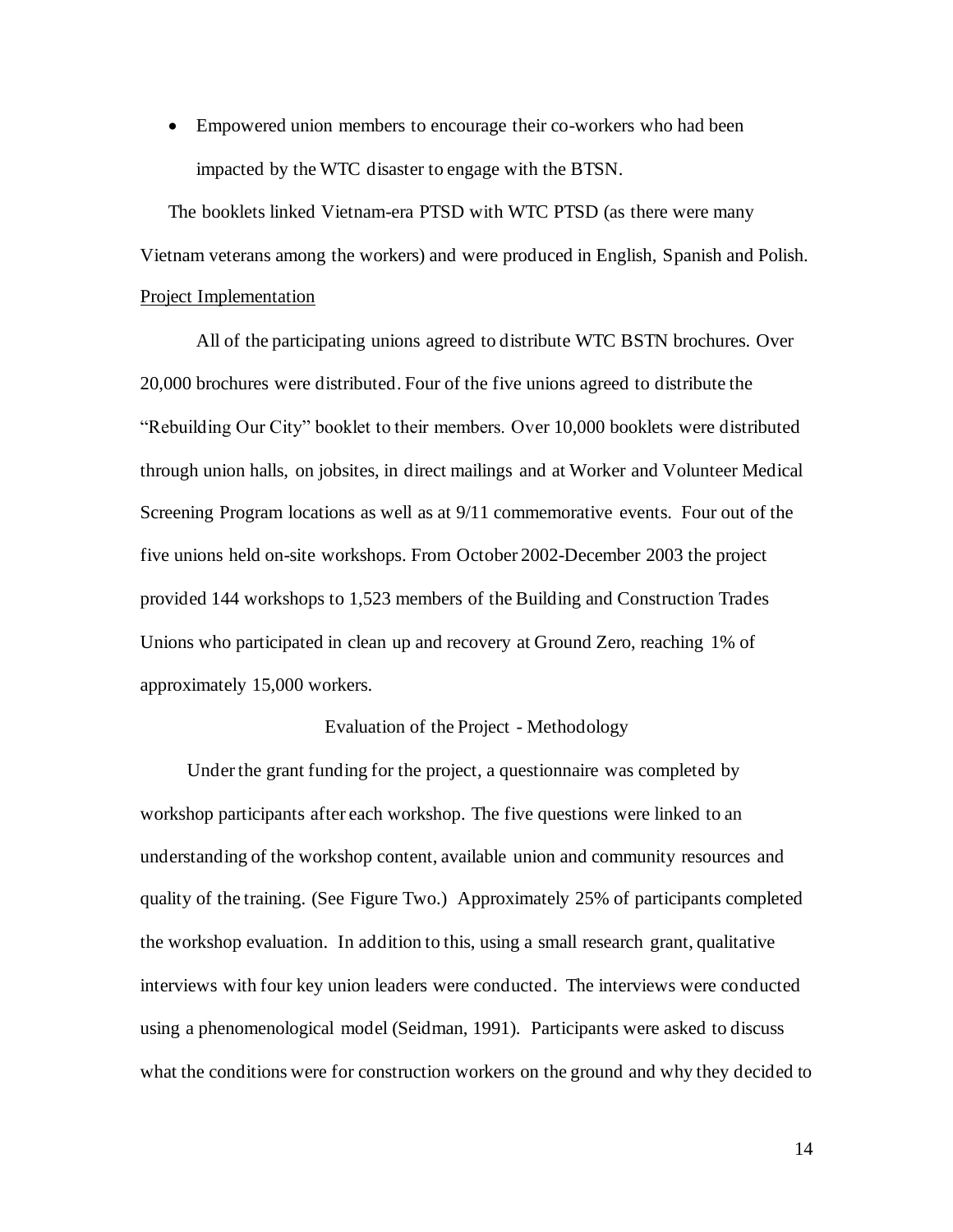participate in the project. Next they talked about what, in their view, had been the experience of their members with participation in the project; they were invited to share positive experiences as well as criticisms and negative outcomes. Lastly, they were encouraged to reflect on the meaning of the project for their members and their union.

All interviews were conducted by one person (first author) who was not directly involved with the conceptualization and implementation of the project. Interviews were transcribed and then read and coded by a research assistant,  $13$  who was not involved with the project or the interviews but had experience with research about psychosocial capacity building. Interviews were coded for reoccurring themes and patterns in responses, as well as diverging views and opinions.

Project leaders were also interviewed as key informants about their experiences of setting up the project as well as their goals and reactions to the implementation of the project. Author one also observed a group meeting that discussed the efficacy, as well as challenges, of the project which consisted of the project leadership, union leaders, clinicians, and a Chaplain. The results of all of the evaluation methods are combined thematically in the following section.

# Results

# Conditions on the Ground

Workers were deeply committed to giving back something to the city and the nation through their work. They viewed their efforts as part of the U.S. demonstrating its strength and resiliency despite the attack. This led to many of them working long shifts, long weeks, and continuing with the project for long stretches of time. They found the conditions to be very stressful, describing Ground Zero as a "war zone". Workers

<sup>13</sup> Thanks to Kay Naito.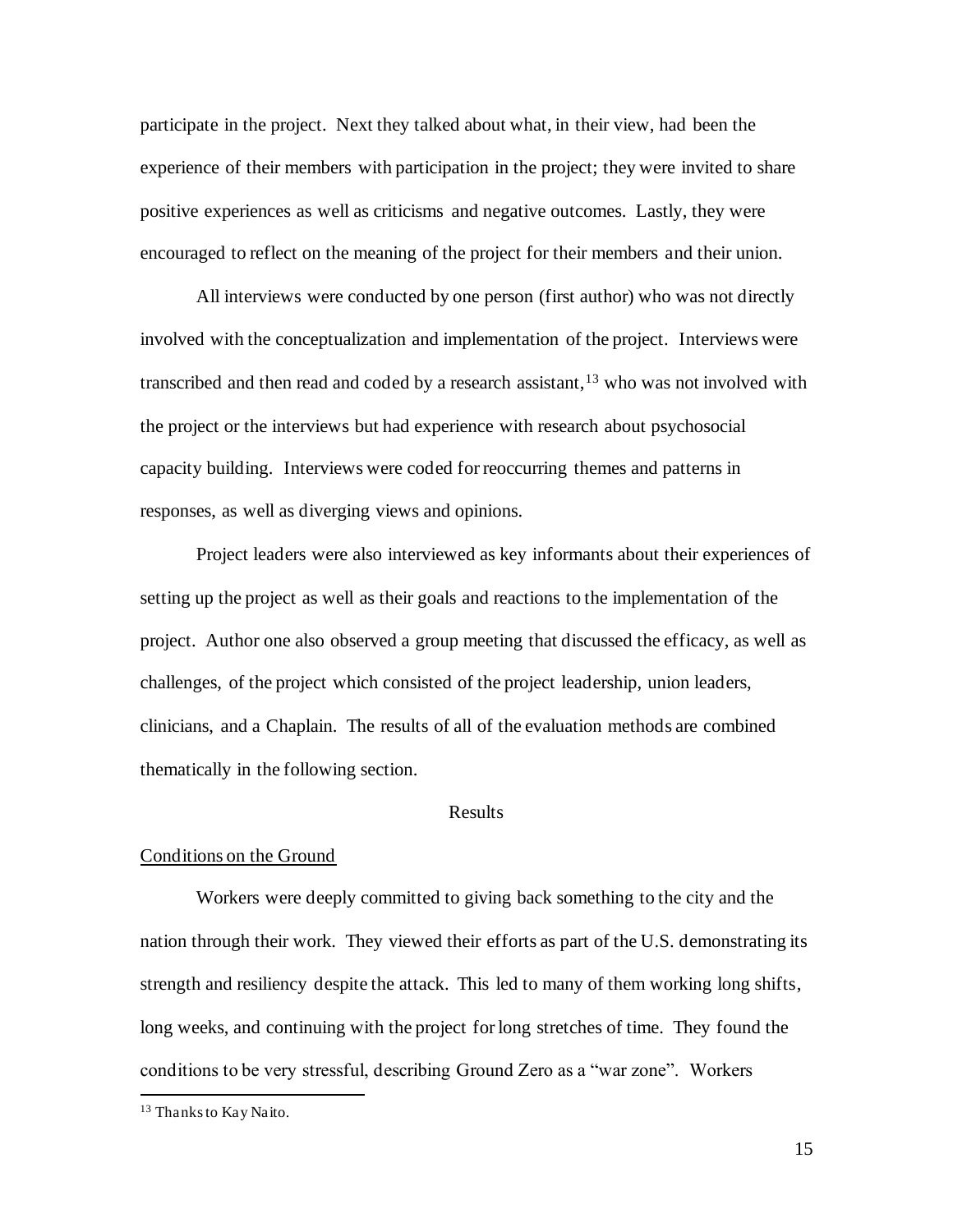considered the experience to be, in some ways, their "worst nightmare" and compensated for this by pulling together as a group and offering one another mutual support. This group camaraderie was viewed as being akin to "going to war." Despite working long shifts, workers would find it difficult to tear themselves away from the work site. A corollary on this was that they were not doing a good job of sharing their experiences and reactions with family and friends who were not working alongside of them.

Workers often found themselves feeling "tired and cranky," sometimes recognizing this and sometimes not. It was also difficult for them to see all of the attention and respect that firefighters and others were receiving, while toiling in relative obscurity. One union in particular, with many ethnic minorities, immigrant workers, and women, felt that they were being asked to do the country's "dirty work," where conditions were unsafe, unsanitary, and carrying health risks, constantly "inhaling the dust and smoke, inhaling everything." There were concerns about the impact of this on health and future work prospects, due to possible long-term disability and diminished work capacity. There was a strong feeling that there was insufficient public recognition of the situation on the ground and inadequate government support and protections. This differential treatment between firefighters and construction workers was described by one participant as moving "from Ground Zero heroes to Ground Zero zeros."

It is important not to minimize how disturbing and potentially traumatizing it was to continually uncover body parts and remains. When these were found work would stop and there would be impromptu memorials. Ambulances would arrive to remove remains and for some workers the sound of or sight of an ambulance became an emotional trigger. There was also the grim task of excavating what was left of the offices that had housed so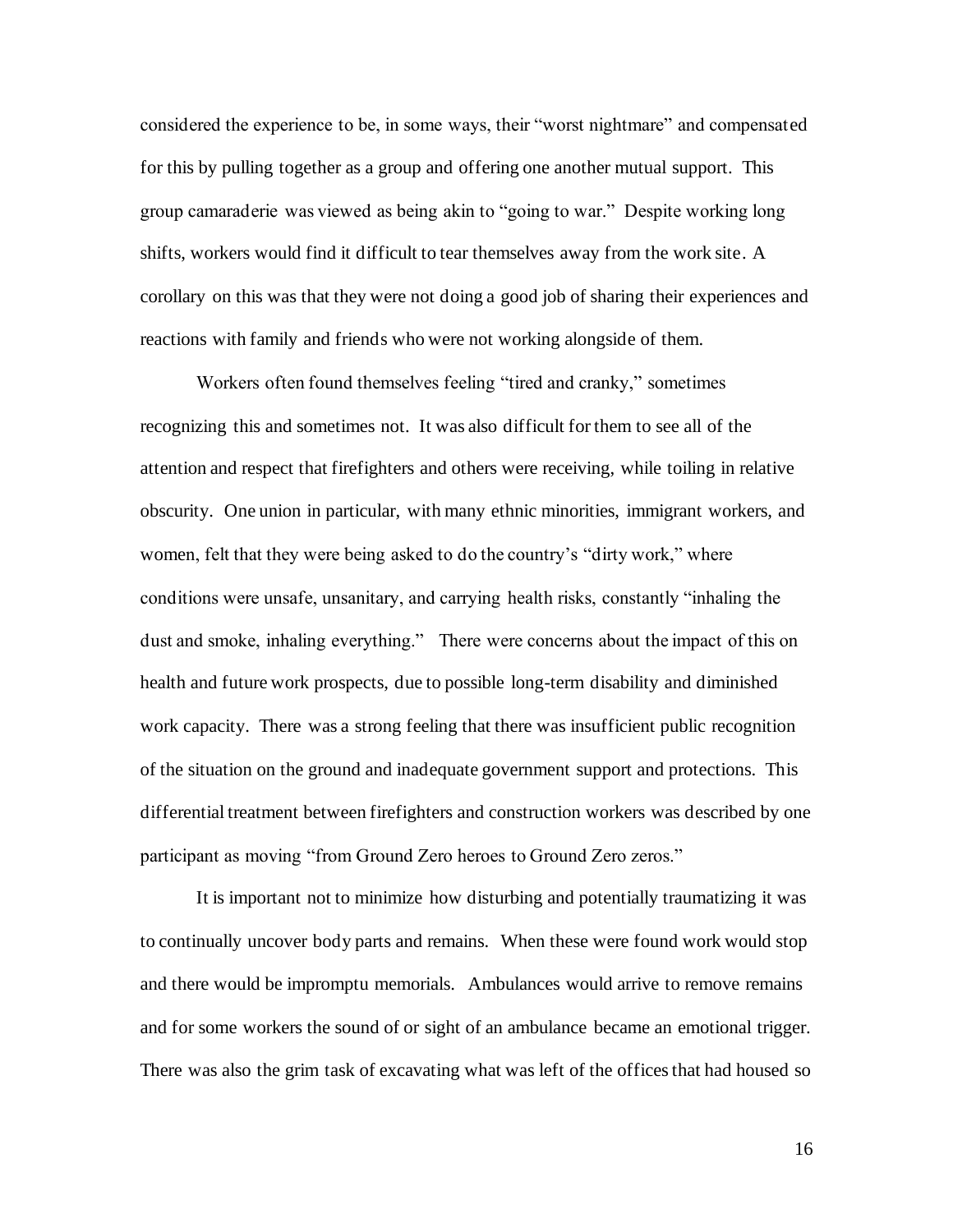many people. Construction workers have pride in their work and it was distressing to be working in the ruins of what had been a proud engineering and construction achievement that many had helped construct. For all of the workers, their jobs usually involved constructing buildings, not clearing up the debris of huge structures that were criminally destroyed. As one participant put it, taking into account everything, the construction workers could not help but experience on a daily basis "the sadness of what happened."

Conditions on the ground shifted rapidly and there were ongoing safety threats. Union leaders were aware of these stresses on the ground and concerned for the physical and mental health of their members. They also knew how hard it was for workers to acknowledge their vulnerabilities and to ask for help if they were struggling. Some workers were undocumented immigrants who were fearful of becoming too involved in any officially sponsored projects. There were cultural reasons (ethnic and professional) for not expressing emotions to others as fears of emotional vulnerability; it was easier to continue working if one did *not* get too in touch with what one was experiencing. One participant described it as not wanting to "tip the last card that's holding the whole deck up in the air."

# The Experience of the Project

Recruitment and numbers of people served by the project have been described above. Outreach and credibility were two important themes that emerged from this part of the interviews. It was important to get the word out to many union members and this was done by a variety of strategies, ranging from word of mouth to organized phone banks calling and recruiting members. There was recognition of the importance of using a variety of strategies to reach people. One union leader believed that the graphic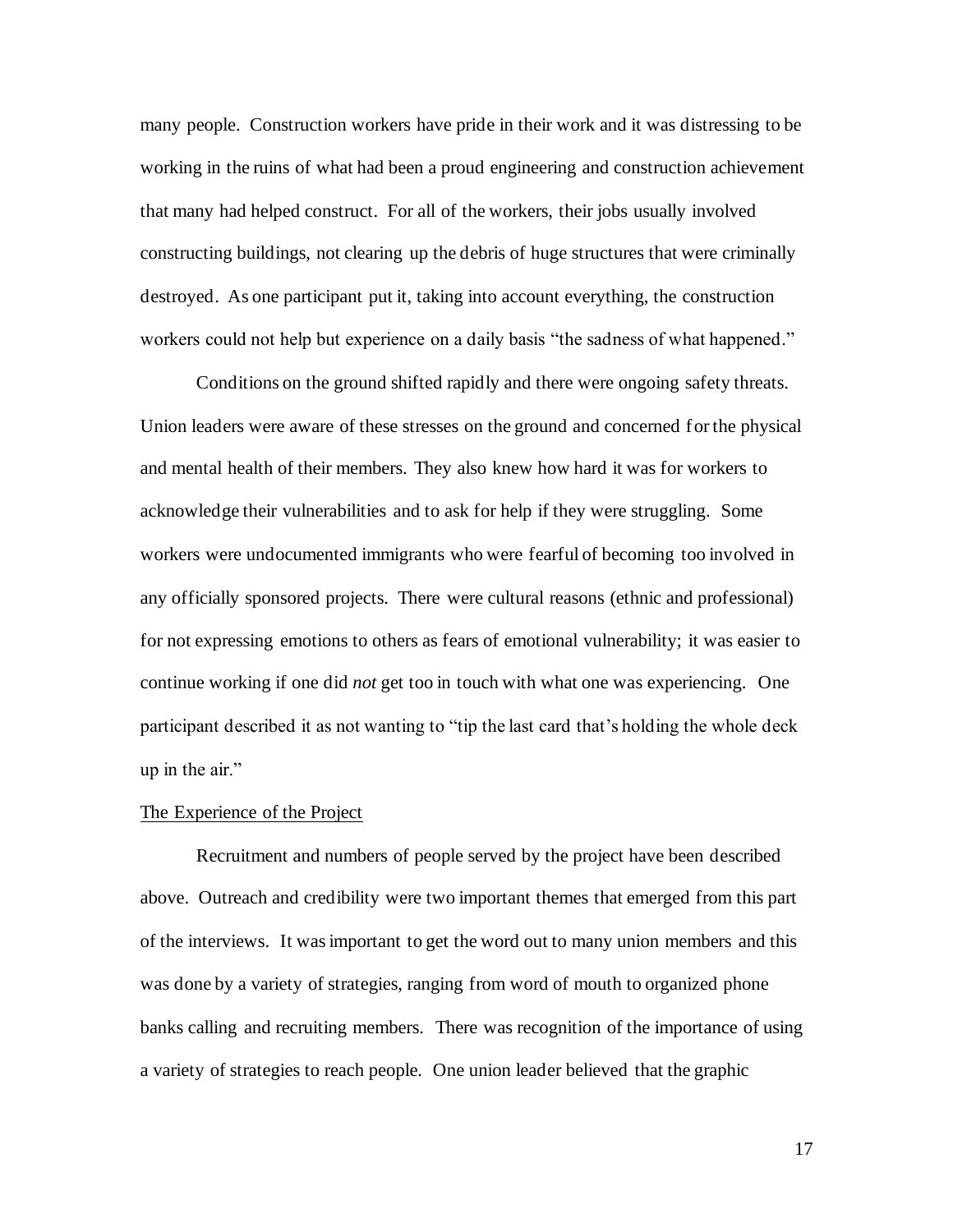booklets were an important way to reach some members but at the same time ran the risk of insulting or alienating other members who resented the assumption that they read comic books. Some members were already resistant to attending workshops for the reasons discussed above and were wary of participating in something that even had the scent of mental health services or carried the risks of vulnerability through opening up.

Attention was also given to reaching out to the families of workers, in order to help them to understand the experiences that their loved ones were having at work. Union leaders heard many reports of interpersonal struggles at home: distancing, not wanting to talk about work, expressing anger, drinking, and lack of energy. It was helpful that the cartoon books were distributed to families, which dealt with these themes, as were brochures describing the workshops. One union leader felt that the outreach to families had great value and importance and hoped that a subsequent phase of the project would offer workshops for family members.

Members who participated in the workshops reported that they gained a great deal. Being able to talk with one another and sharing stories helped participants to get in touch with their own reactions and to realize that they were not alone in their experiences. This fostered a sense of comradeship and mutual support. The psycho-educational components led to an increased awareness of normal reactions to the stressful work and self-care responses that helped or worsened the situation. This led to both normalization and validation of responses. The fact that the workshops were set up served as a form of validation for the unsung work that members were engaged in. It was also a way that they could give back to others after learning the skills presented in the workshops. The confidentiality of the group and the fact that it was with peers was also important. One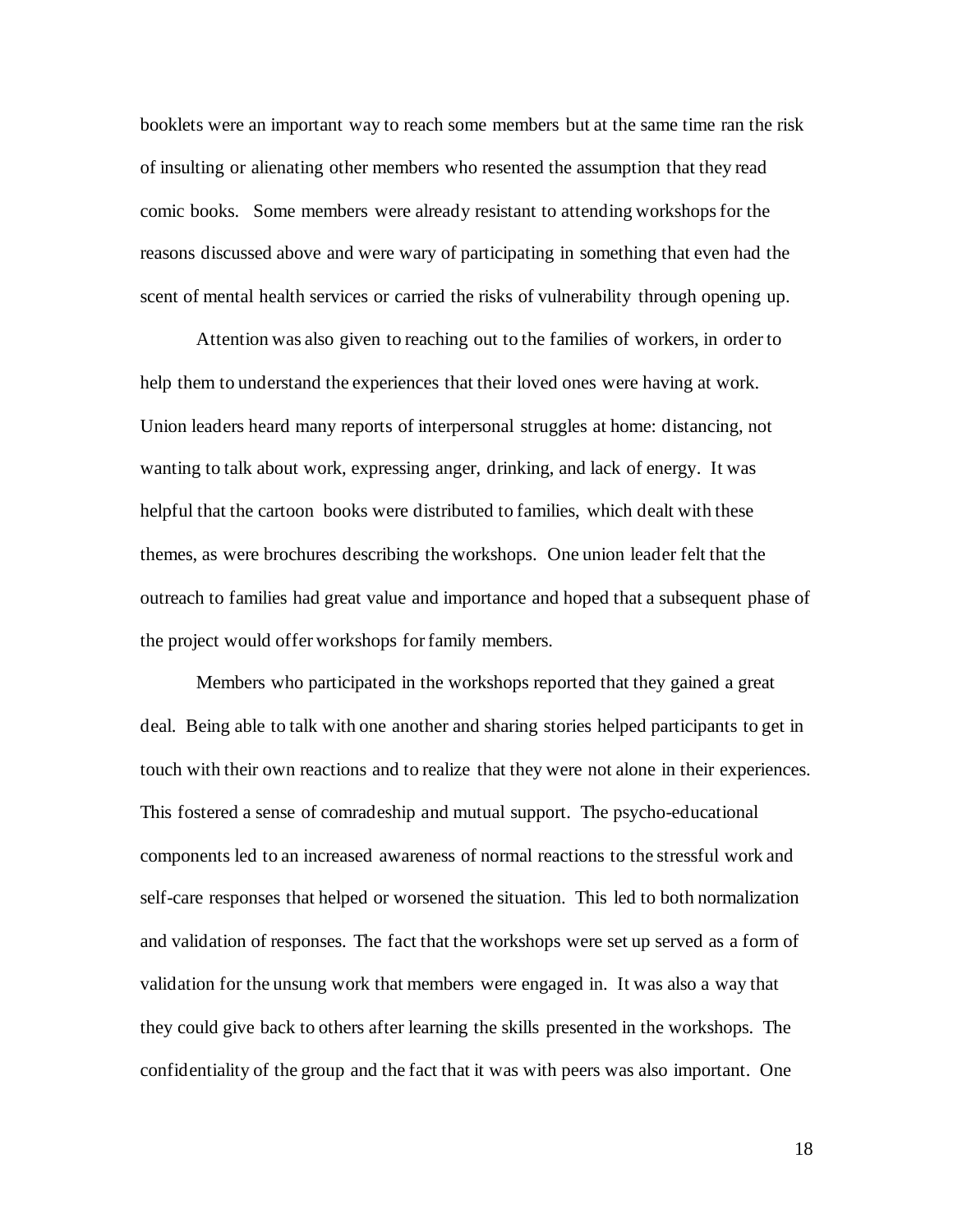participant stated: "Whatever goes on in that group – you want to sit down and cry…want to lean on my shoulders because I will lean on yours…helped to generate the comfort zone and I guess the security." This led to increased conversations between workers while on the site about how they were doing and a sense of looking out for one another. These conversations were characterized by increased emotional openness and workers went from "not wanting to talk to begin to open [up] and to begin to see people crying and hugging." Emotional release was seen as being helpful –"when you spit it out there is less pressure on your chest." Participants in workshops felt validated and heard; along with the union leadership there were outside people who both cared about them and understood their experiences.

It was helpful when workshops were held in familiar places and led by a mental health team that also included peers. When workshops were viewed as part of normal union services and held in places that workers were familiar with, they were more likely to participate. Physical comfort was an important factor in helping participants to relax and feel settled during the workshops. This contrasted with the raw and grim conditions that workers were facing at Ground Zero. Workers responded positively to a sense of safety, stability and consistency and trust in the people offering the workshops. Some workers did request follow-up counseling and psychosocial services and were able to receive helpful referrals as part of the workshop process.

#### Reflections on the Meaning of the Project

The union leaders interviewed were proud of their involvement in the project and felt that it was a way that they were able to take some leadership and offer important services to their members – which was "empowering." All reported that the workshops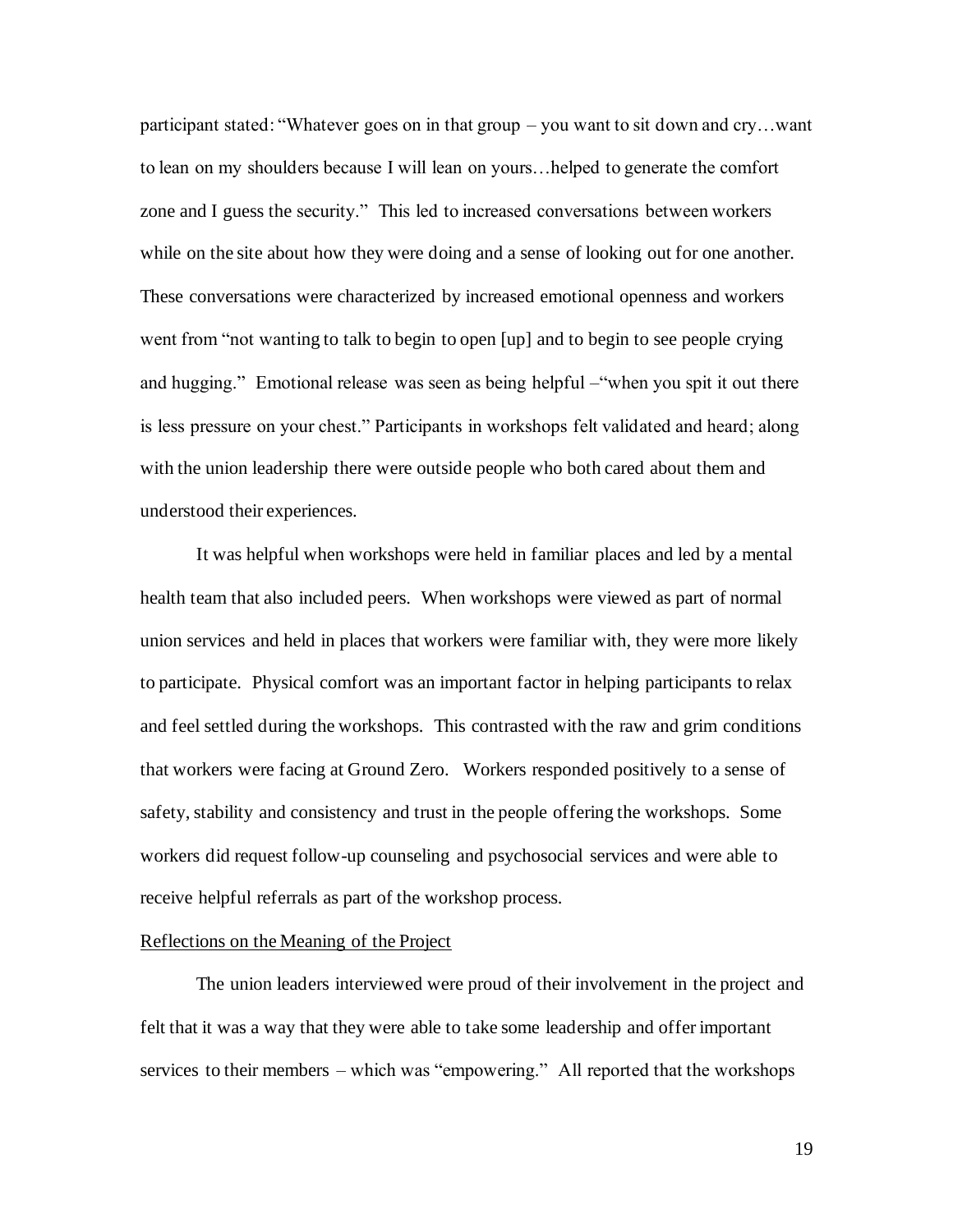were helpful and most stressed the notion of validation – of reactions as well as recognition of the important work that members were engaged in. An essential ingredient in the success of the project was the involvement of union leaders and workers from the very outset in planning and mapping the project. This led to more ownership by union officials as well as greater trust and credibility among the rank and file. Throughout the project there was a sense of collaboration and mutual respect among the planners, which was important to its success. There was a snowballing effect of buy-in – first leaders had to agree that the project was important, then the mid-level officials interviewed needed to be actively engaged in designing and implementing the project, and finally as more people went through the workshops and reported favorably to their fellow members, recruitment became easier and participation increased. For all involved with the project it cut down on their sense of powerlessness and helped them to feel as if they were taking care of one another.

# Discussion

Conceptually, this was an exciting project as it was the result of an applied academic institution (Cornell University School of Industrial and Labor Relations) and leaders and members of New York City's Building and Construction Trades Council and its affiliated unions. The workshops were designed by clinical experts to explore how to respond to the possible consequences of working at Ground Zero and were an important element of this capacity building project, implemented by individuals who were or soon became intimately familiar with the conditions at the site as well as the cultures of construction workers and the structures and dynamics of their unions. This provided a unique opportunity to help people who would not normally receive clinical help.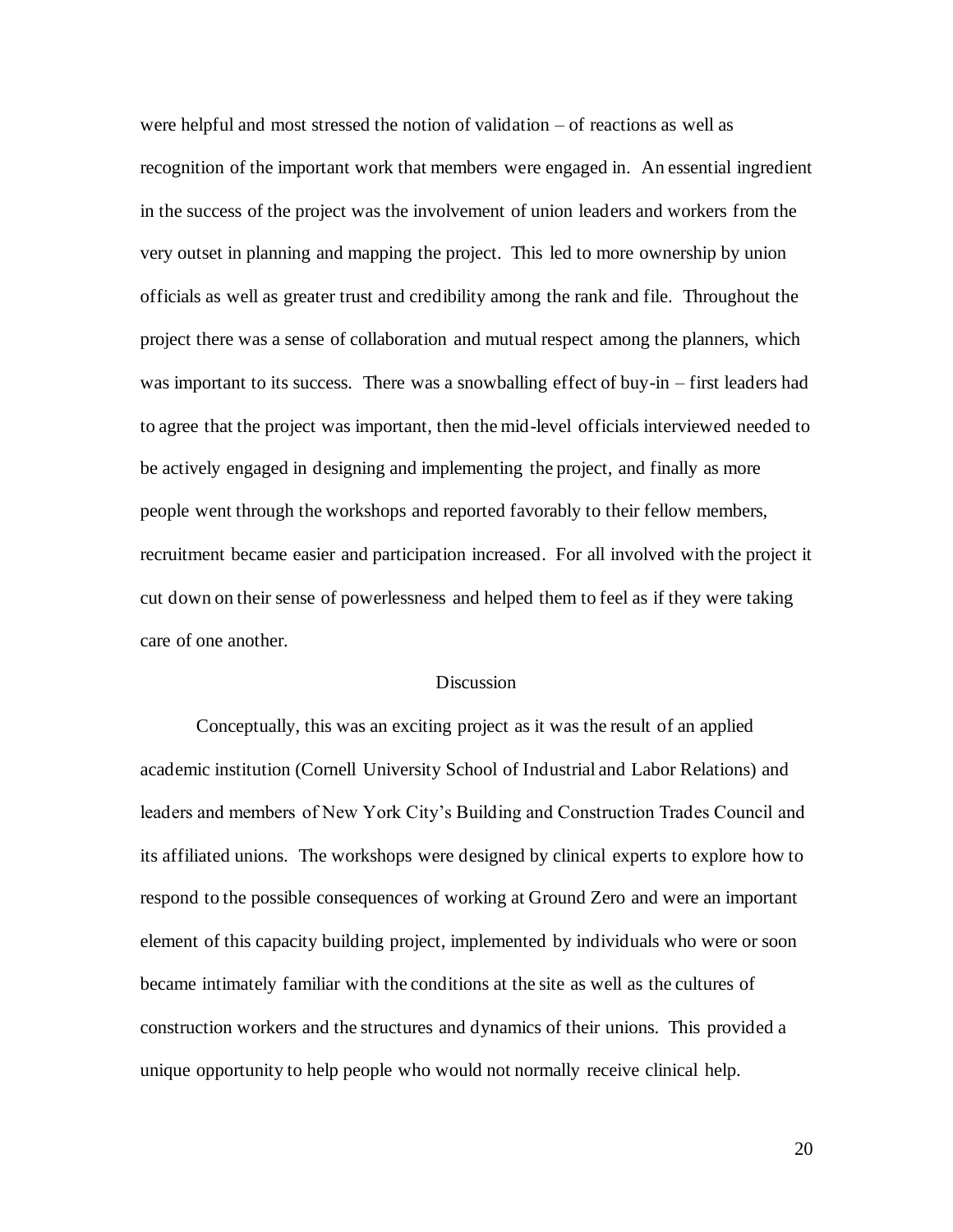Moreover, the project was ethnically and culturally attuned to the diversity of the union members. Prominent themes throughout the project were those of collaboration, cooperation, good communication and collegial respect, which are the hallmarks of many successful psychosocial capacity building projects (Corbin & Miller, 2009). It also served to connect people with one another. As one participant stated, "the greatest thing that ever came out of this project was that everybody needed everybody, there was nobody standing alone down there." It was also a project that integrated clinical knowledge and skills with a peer driven model of skill building. The credibility that was garnered through the way that the project was planned and implemented led to significant numbers of workers being exposed to basic psychosocial concepts and strategies on a scale that may be unprecedented after a large-scale domestic disaster. It was also important to respondents and participants that talking about the project in the early stages was going to lead to a quick implementation; workers and union officials did not have the time to engage in a long planning process where things would be slow to get off the ground.

The project normalized and validated what workers were experiencing as well as giving them a space to process their experiences. It gave them an opportunity to get in touch with their reactions, share them with peers and to feel less isolated and alone with their suffering. It increased their bonds and sense of support with one another. They felt recognized for their work. One participant even used the word "memorialized" to describe how the project made participants feel.<sup>14</sup> Another thought that it would have been special if the stories of construction workers could have been collected and

<sup>&</sup>lt;sup>14</sup> Some workers memorialized their work by their special care of their work boots, with one person even preserving them in bronze. The soil from Ground Zero was also viewed as having special, if not sacred meaning and was preserved by some (Beaulieu, personal communication).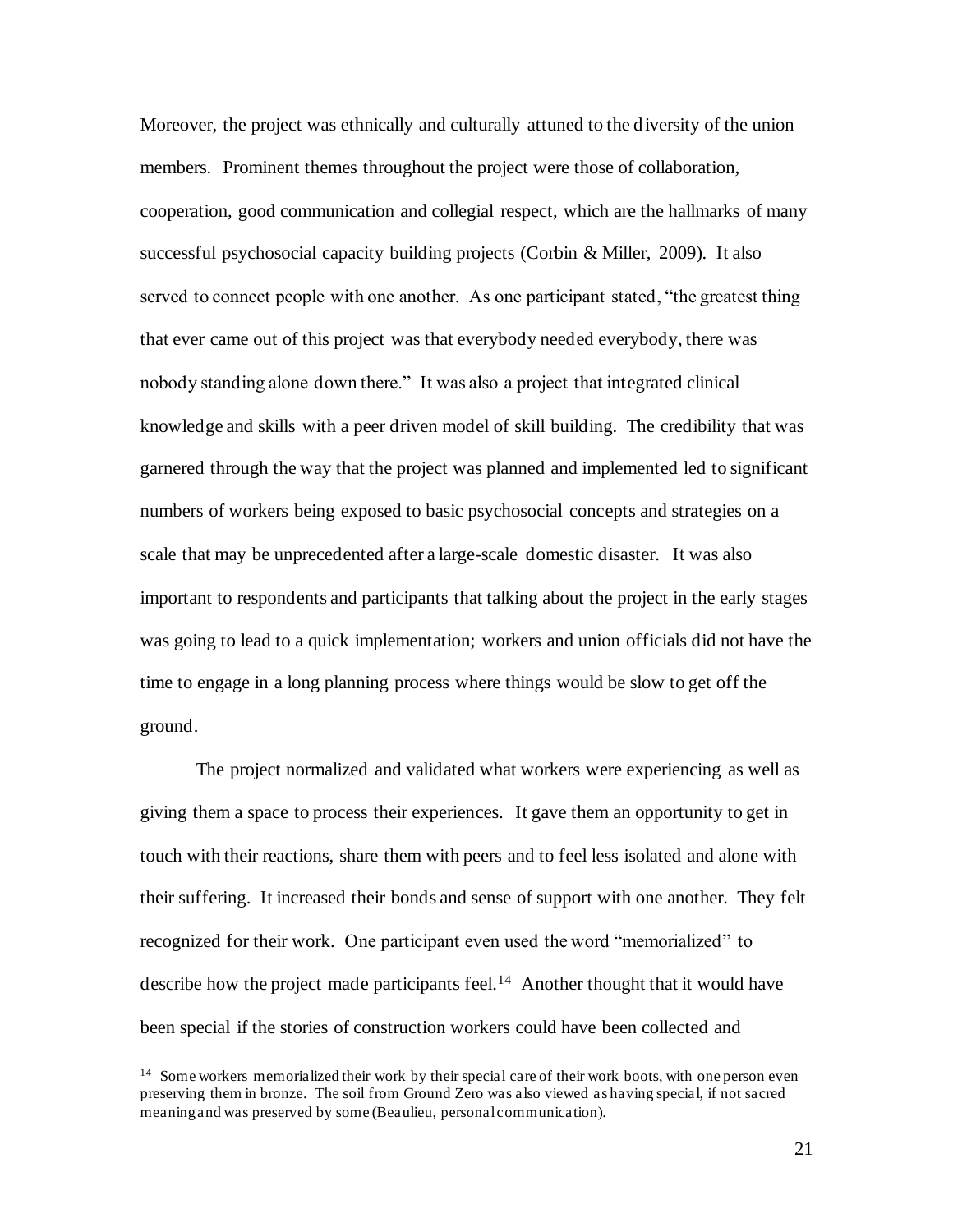preserved as a kind of "oral history" to be passed down to future generations of workers.<sup>15</sup>

It is doubtful, based on what respondents reported, if these positive results would have occurred if the outreach had framed the workshops as offering counseling or therapy. Most workers would probably not have participated and there would have been a perceived gulf between their experiences and those of the counselors. Individual counseling would not have stimulated peer connections and mutual aid and support.

The limitations of the evaluation of this project include a small return rate for the direct feedback from the many workers who participated in the workshops. There was also no contact with those workers who chose not to participate, nor were there comparisons between those who participated and those who did not. As well as this there were no longitudinal studies that tracked the psychosocial well-being of workers over time. There is data being compiled by the Worker and Volunteer Medical Screening Program which indicate that there was a significant physical and psychological toll exacted from workers assigned to Ground Zero, but this does not tell us how much the workshops buffered participants from some of the more severe psychosocial consequences. Another unresolved question is would more interventions have been helpful and if so, what kind and when to offer them? Nor do we have data about the impact of the workshops on family harmony and stability or that of the cartoon booklet that was distributed to the households of union members who worked at the site. Although greater outreach to families of workers was advocated by some project members with one union indicating interest, ultimately this was not enacted. It is

<sup>&</sup>lt;sup>15</sup> The Building and Construction Trades Department (AFL-CIO) produced a video that honored the contributions of workers to the response, recovery and restoration of services at Ground Zero.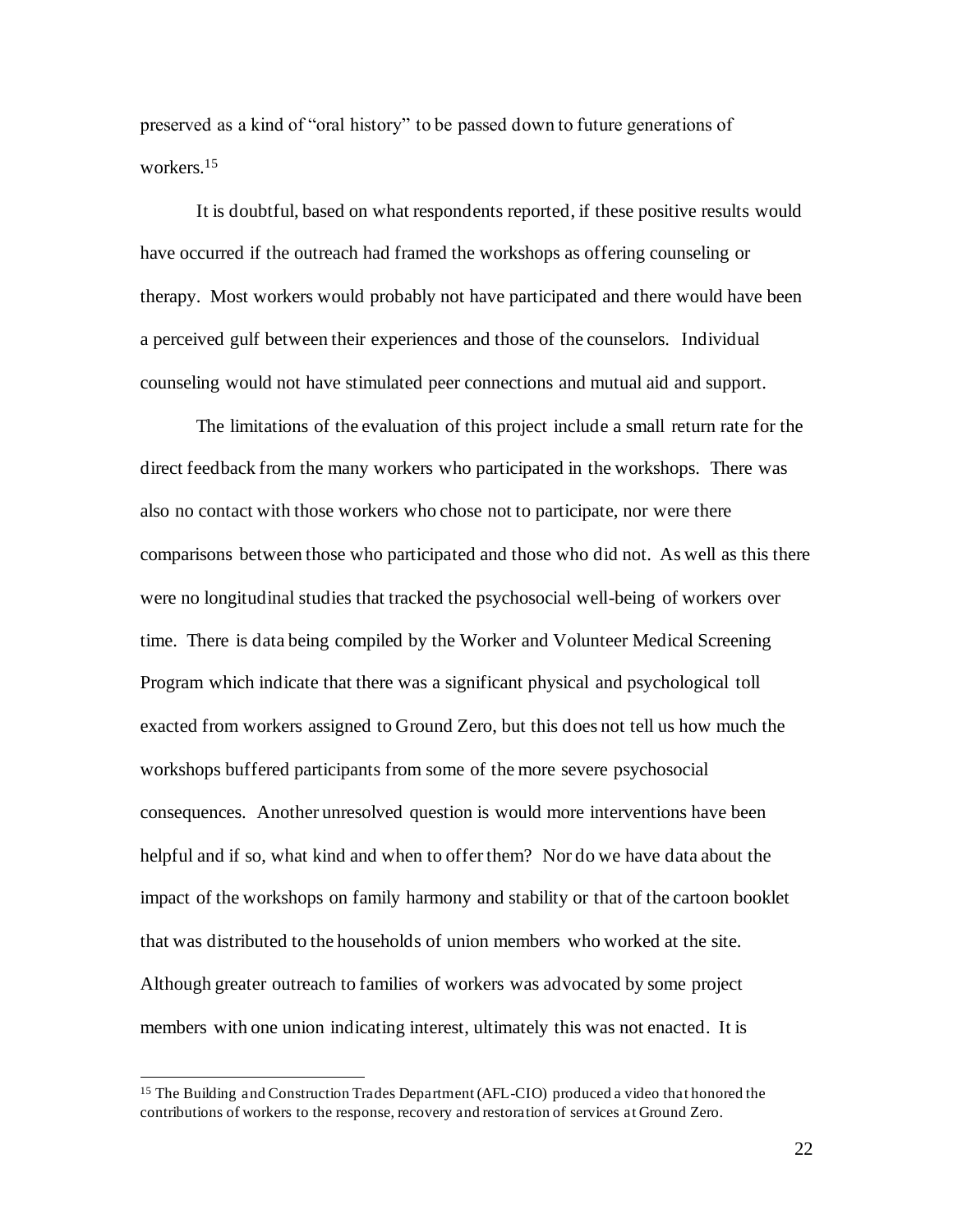intriguing to consider what might have been the impact if workshops could have been offered to workers' spouses/partners and children.

Despite these limitations, the results of this small-bore evaluation are positive and encouraging of a psychosocial capacity building model for construction workers engaged in dangerous, stressful and psychologically risky work. There will certainly be future disasters that construction workers will play a key role in responding to. The project can serve as a template for future capacity building projects and the research limitations of this project can be attended to in future project designs.

# References

Ager, A. (1997). Tensions in the psychosocial discourse: Implications for the planning with war-affected populations. Development in Practice, 7(4), 402-407.

Boss, P., Beaulieu, L., Wieling, E., Turner, W., & LaCruz, S. (2003). Healing Loss, Ambiguity, and Trauma: A Community-Based Intervention With Families of Union Workers Missing After The 9/11 Attack in New York City. Journal of Marital and Family Therapy 29(4), 455-467.

Corbin, J., & Miller, J. (2009). Collaborative psychosocial capacity building in Northern Uganda. Families in Society, 90(1), 103-109.

Danielli, Y., & Dingman, R.L. (Eds.) (2005). On the ground after September 11: Mental health response and practical knowledge gained. Binghampton, NY: Haworth.

Halpern, J., & Tramontin, M. (2007). Disaster mental health: Theory and practice. Belmont, CA: Thompson Learning.

Inter-Agency Standing Committee [IASC] (2007). The IASC Guidelines on Mental Health and Psychosocial Support in Emergency Settings. Geneva: IASC

Kleinman, A., & Cohen, A. (1997). Psychiatry's global challenge. Scientific American, 276(3), 86-92.

Miller, J. (2002). Affirming flames: Debriefing survivors of the World Trade Center attacks. Brief Treatment and Crisis Intervention, 2(1), 85-94.

Miller, J. (2003). Critical incident stress debriefing and social work: Expanding the frame. Journal of social service research, 30(2), 7-25.